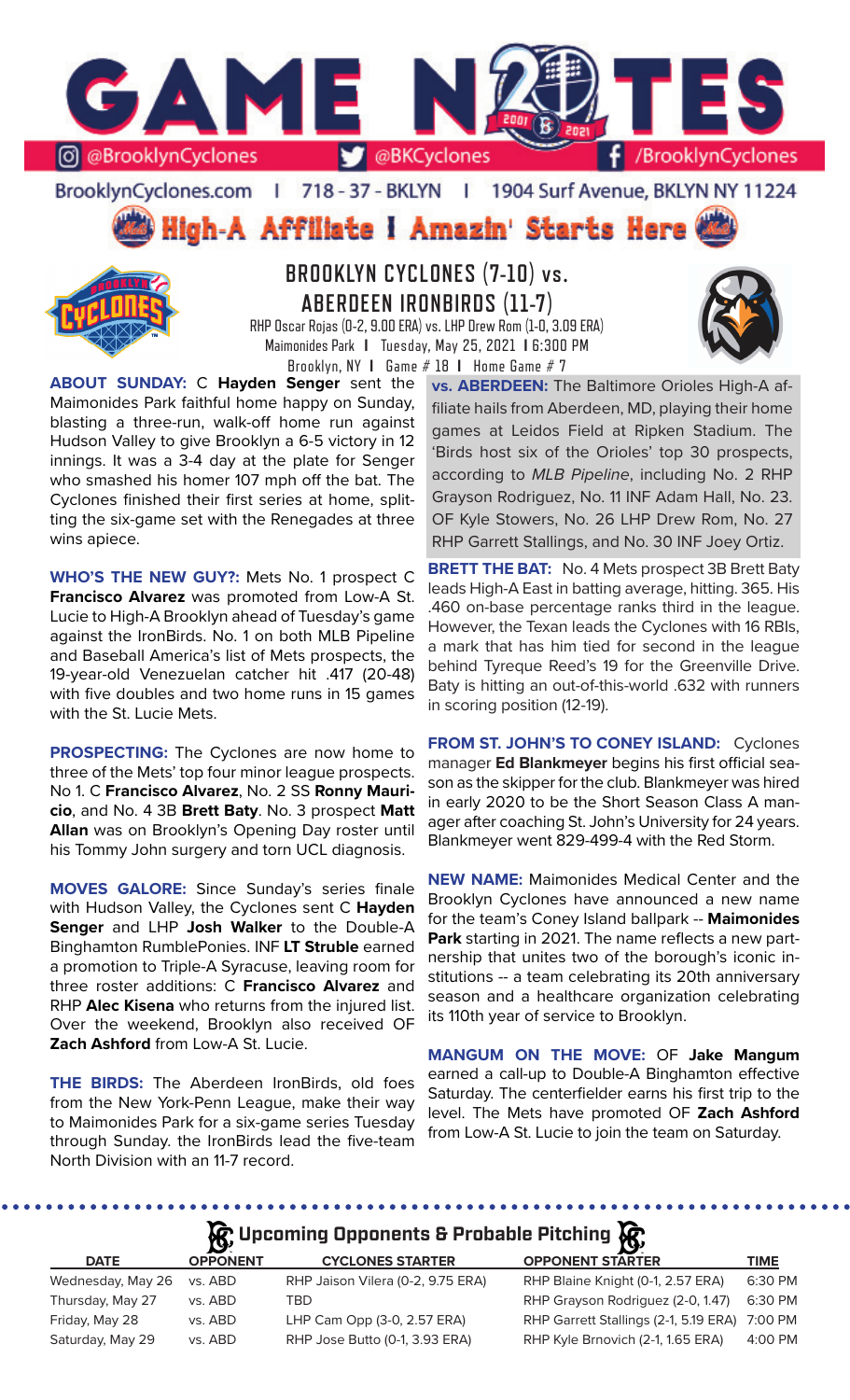## **MAY 25 VS ABERDEEN STARTING PITCHER PAGE 2**

| #30                                                              | <b>OSCAR ROJAS</b>           |                                                                                                                 | <b>IRHP</b> |
|------------------------------------------------------------------|------------------------------|-----------------------------------------------------------------------------------------------------------------|-------------|
| Height: 5-11<br><b>Bats: Right</b><br>Date of Birth: May 5, 1999 | Hometown: Guanajuato, Mexico | Weight: 200<br><b>Throws: Right</b><br>Age: 22<br>How Obtained: Signed as international free agent May 23, 2017 |             |

**LAST TIME OUT:** Rojas put together his best outing of the season, pitching four shutout innings with three hits and three walks. The Mexican righty had retired nine of 10 batters into the fifth but walked back-to-back hitters and came out of the game.

|                          | 2021 GAME-BY-GAME |            |     |   |   |    |    |   |    |            |  |  |  |
|--------------------------|-------------------|------------|-----|---|---|----|----|---|----|------------|--|--|--|
| <b>Brooklyn Cyclones</b> |                   |            |     |   |   |    |    |   |    |            |  |  |  |
| <b>DATE</b>              | OPP               | <b>DEC</b> | IP  | н | R | ER | BB | ĸ | ΗR | <b>AVG</b> |  |  |  |
| 5/19                     | HV                |            | 4.0 | 3 | Ο | 0  | 3  |   | O  | .310       |  |  |  |
| 5/13                     | @GVL              |            | 3.2 | 5 | 4 | 3  |    | 4 | 2  | .357       |  |  |  |
| 5/6                      | @ASH              |            | 21  | 5 |   |    | っ  | 3 |    | .417       |  |  |  |
|                          |                   |            |     |   |   |    |    |   |    |            |  |  |  |

**FOREIGN EXPERIENCE:** Despite a 2019 season of injury, Rojas pitched 35 1/3 innings for the Algodoneros de Guasave in the Mexican Pacific Winter League in 2020. He was the youngest player on the team by an average of seven years. He pitched in 13 games, starting six, compiling a 2.55 ERA with 22 strikeouts and 20 walks over 35.1 innings.

**TOUGHEST MiLB TEST:** Rojas takes the ball this season at the High-A level, having never pitched higher than Rookie-Advanced Kingsport in Minor League Baseball. In fact, Rojas had only pitched two games with the Rookie-Advanced Kingsport Mets in 2018.

**COMPLEX:** Rojas has spent the majority of his time in the states pitching with the GCL Mets. 42.1 of his 83.1 innings with the Mets came at the complex level.

| 2021 Season                  |                              | Career                        |
|------------------------------|------------------------------|-------------------------------|
| 4 (5/13 at Greenville)       | <b>Strikeouts</b>            | 9 (7/17/18 at GCL Cardinals)  |
| None                         | <b>Double Digit K Games</b>  | None                          |
| 5 (2x, 5/13 at Greenville)   | <b>High Hits, Game</b>       | 9 (7/29/18 at GCL Marlins)    |
| 2 (2x, 5/13 at Greenville)   | High HR, Game                | 2 (2x, 5/13/21 at Greenville) |
| 7 (5/6 at Asheville)         | <b>High Runs, Game</b>       | 7 (5/6/21 at Asheville)       |
| 2 (5/6 at Asheville)         | <b>High Walks, Game</b>      | 3 (2x, 7/30/18 vs. GCL Nats)  |
| 4.0 (5/19 vs. Hudson Valley) | <b>Innings Pitched, Game</b> | 6.0 (7/17/18 @ GCL Cards)     |
| None                         | <b>Complete Games</b>        | None                          |
| None                         | <b>Shutouts</b>              | None                          |

| K/9          | BB/9  | HR/9       |
|--------------|-------|------------|
| 8.10         | 5.40  | 3.60       |
| <b>BABIP</b> | GB%   | <b>FIP</b> |
| .310         | 31.3% | 9.46       |

|                    |                 |            |                |          |          |           | <b>OSCAR ROJAS'S BROOKLYN SEASON SPLITS</b> |           |           |            |                |   | <b>CATCHER ERA</b>                                    |            |     |            |
|--------------------|-----------------|------------|----------------|----------|----------|-----------|---------------------------------------------|-----------|-----------|------------|----------------|---|-------------------------------------------------------|------------|-----|------------|
|                    | G               | <b>ERA</b> | IP             | н        | R        | <b>ER</b> | <b>HR</b>                                   | <b>BB</b> | ĸ         | <b>AVG</b> | <b>NAME</b>    | G | ER                                                    | <b>INN</b> |     | <b>ERA</b> |
| Home               |                 | 0.00       | 4.0            | 3        | $\circ$  | 0         | 0                                           | 3         | 2         | .214       | Alvarez        |   |                                                       |            |     |            |
| Road               | 2               | 15.00      | 6.0            | 10       | 11       | 10        | 4                                           | 3         |           | .357       | Mena           | 3 | 13                                                    | 26         |     | 4.50       |
| May                | 3               | 9.00       | 10.0           | 13       | 11       | 10        | 4                                           | 6         | 9         | .310       | Senger         | 9 | 44                                                    | 81         |     | 4.89       |
| June<br>July       |                 |            |                |          |          |           |                                             |           |           |            | Uriarte        | 5 | 22                                                    | 42         |     | 4.71       |
| August             |                 |            |                |          |          |           |                                             |           |           |            |                |   | <b>CYCLONES STARTING PITCHER BREAKDOWN</b>            |            |     |            |
| September          |                 |            |                |          |          |           |                                             |           |           |            | <b>STARTER</b> |   | <b>GS Quality StartsRun SupportRS/Start BC Record</b> |            |     |            |
|                    | <b>PA</b>       | R          | н              | 2B       | 3B       | <b>HR</b> | <b>RBI</b>                                  | <b>BB</b> | <b>SO</b> | <b>OPS</b> | Butto, Jose    | 4 | O                                                     | 14         | 3.5 | $2 - 2$    |
| vs. Left           | 18              |            | 4              | 0        |          | 0         |                                             | 3         | 5         | .789       | Kisena, Alec   | 2 | $\Omega$                                              | 17         | 8.5 | $1 - 1$    |
| vs. Right          | 32              | 10         | 9              | 0        |          | 4         | 9                                           | 3         | 4         | 1.289      | Opp, Cam       |   | $\Omega$                                              | 3          | 3.0 | $O-1$      |
| <b>RISP</b>        | 10 <sup>°</sup> | 6          | $\overline{2}$ | 0        | $\Omega$ | 2         | 6                                           |           |           | 1.189      | Rojas, Oscar   | 3 | $\Omega$                                              | 20         | 6.7 | $1 - 2$    |
| Team ahead         | $\mathcal{P}$   | $\Omega$   | $\Omega$       | $\Omega$ | $\Omega$ | 0         | $\circ$                                     | 2         | $\Omega$  | 1.000      | Vilera, Jaison | 3 | $\circ$                                               | 12         | 4.0 | $0 - 3$    |
| Team behind        | 30              | 9          | 7              | $\Omega$ | $\Omega$ | 3         | 8                                           | 3         | 7         | 1.040      | Walker, Josh   | 4 |                                                       | 27         | 6.8 | $3-1$      |
| Ahead in count 6   |                 | 0          | 4              | 0        | $\Omega$ | 0         | $\Omega$                                    | $\circ$   |           | 1.333      |                |   |                                                       |            |     |            |
| Behind in count 25 |                 | 6          | 5              | O        |          | 3         | 6                                           | 6         | 4         | 1.282      |                |   |                                                       |            |     |            |

|                  | <b>BROOKLYN CYCLONES PITCHING BREAKDOWN</b> |            |           |      |    |    |     |     |           |            |                |         |            |           |    |     |    |    |     |           |            |
|------------------|---------------------------------------------|------------|-----------|------|----|----|-----|-----|-----------|------------|----------------|---------|------------|-----------|----|-----|----|----|-----|-----------|------------|
|                  | W-L                                         | <b>ERA</b> | IP        | н    | R  | ER | BB. | к   | <b>HR</b> | <b>AVG</b> |                | W-L     | <b>ERA</b> | IP        | н  | R   | ER | BB | к   | <b>HR</b> | <b>AVG</b> |
| <b>STARTERS</b>  | $4 - 7$                                     | 5.57       | 741       | 66   | 50 | 45 | 39  | 79  | 13        | 237        | <b>HOME</b>    | $3-3$   | 2.68       | 57.0      | 42 | 21  | 17 | 18 | 48  |           | .206       |
| <b>RELIEVERS</b> | $3-3$                                       | 4.46       | 74.2      | - 72 | 49 | 37 | 33  | 88  | b         | 245        | <b>ROAD</b>    | $4 - 7$ | 6.07       | 92.0      | 96 | -78 | 62 | 45 | 119 | 16        | .260       |
| <b>TOTAL</b>     | 7-10                                        | 4.77       | 149.0 138 |      | 99 | 79 | 63  | 167 | 18        | .241       | <b>I TOTAL</b> | 7-10    | 4.77       | 149.0 138 |    | 99  | 79 | 63 | 167 | 18        | .241       |
|                  |                                             |            |           |      |    |    |     |     |           |            |                |         |            |           |    |     |    |    |     |           |            |

**BULLPEN NOTES**

-RHP Michel Otanez leads the club, fanning 24.0 batters per nine innings.

-LHP Andrew Edwards is the lone southpaw in the bullpen, striking out 27% of the batters he's faced.

-RHP Bryce Montes de Oca is the hardest-throwing reliever in the pen, touching triple digits.

**WEDNESDAY'S STARTER - RHP JAISON VILERA (0-2, 9.75 ERA)**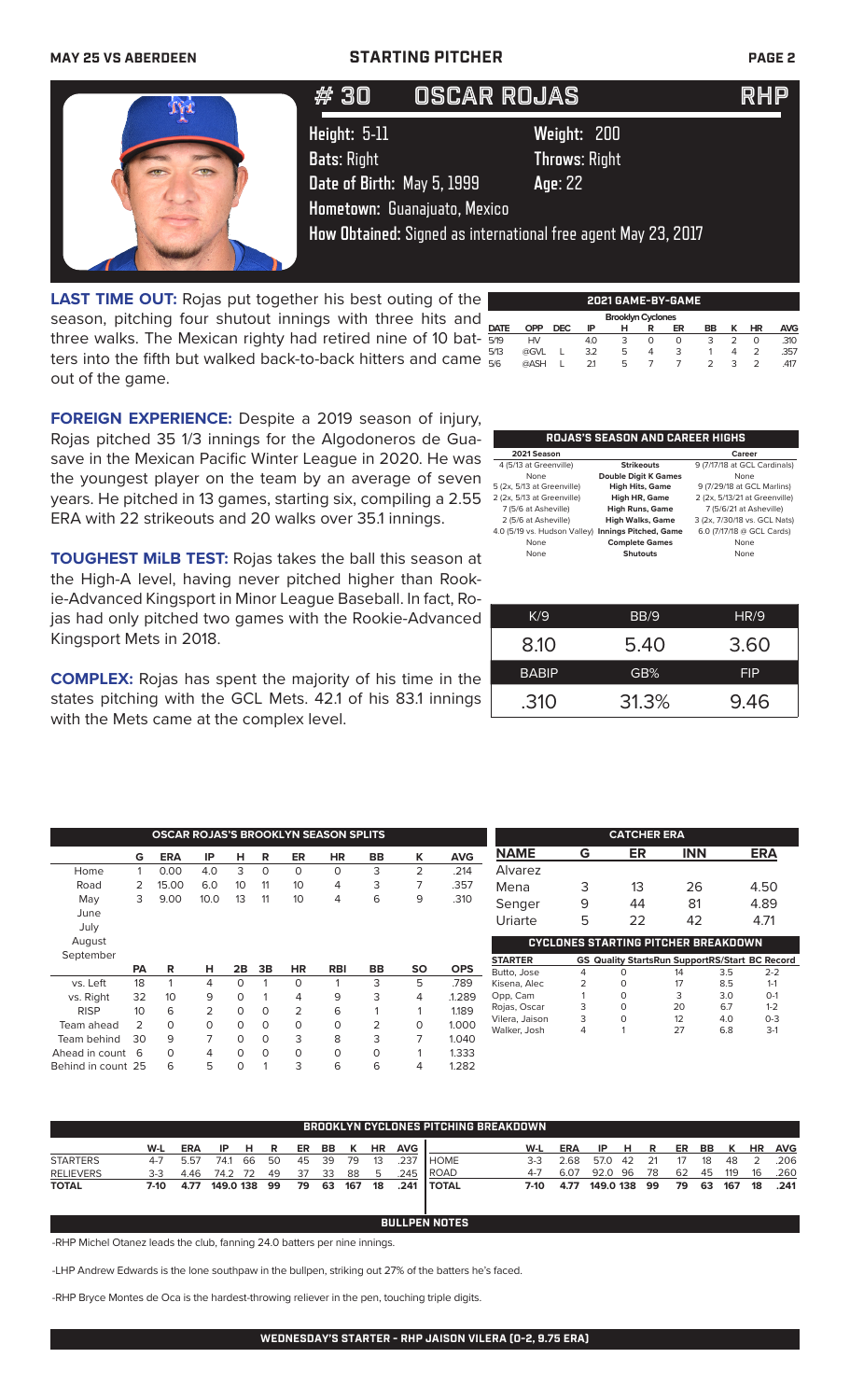| <b>MAY 25 VS ABERDEEN</b>                                                                                                                                          |                                                         | <b>BATTING PAGES</b>                                                                                                                                                                                                                                                                                                                                                                                                                                                                          | PAGE <sub>3</sub>                                                                                                                                                                 |
|--------------------------------------------------------------------------------------------------------------------------------------------------------------------|---------------------------------------------------------|-----------------------------------------------------------------------------------------------------------------------------------------------------------------------------------------------------------------------------------------------------------------------------------------------------------------------------------------------------------------------------------------------------------------------------------------------------------------------------------------------|-----------------------------------------------------------------------------------------------------------------------------------------------------------------------------------|
| <b>FRANCISCO ALVAREZ - C</b><br>#19                                                                                                                                |                                                         |                                                                                                                                                                                                                                                                                                                                                                                                                                                                                               | .000, 0 HR, 0 RBI, .000 WOBA, WRC+ 0                                                                                                                                              |
| <b>Last Game:</b><br><b>RISP:</b><br>Streak:                                                                                                                       | Home:<br>Road:<br>vs. ABD:                              | Last HR:<br><b>Multi-Hit Games:</b><br><b>Multi-RBI Games:</b>                                                                                                                                                                                                                                                                                                                                                                                                                                | <b>Season High, Hits:</b><br><b>Season High, Runs:</b><br>Season High, RBI:<br>Season High, SB:                                                                                   |
| No. 38 prospect in the game according to MLB Pipeline<br>• Non-roster invitee to Mets Spring TrainingSigned with NYM on July 2, 2018                               |                                                         | • Enters his fourth year in the Mets organizationCalled up from Low-A St. Lucie on Monday, May 2419 years old, turning 20 on November 19<br>• Ranks as the No. 1 prospect in the Mets system according to both MLB Pipeline and Baseball AmericaRanked as No. 4 catching prospect in baseball and the<br>• Hit .417 (20-48) with five doubles, two home runs, and 12 RBIs in 15 games with St. LucieStruck out seven times and walked 15went 2-for-4 in stolen bases                          |                                                                                                                                                                                   |
| #9<br><b>ZACH ASHFORD - OF</b>                                                                                                                                     |                                                         |                                                                                                                                                                                                                                                                                                                                                                                                                                                                                               | .400, 1 HR, 2 RBI, .447 WOBA, WRC+ 161                                                                                                                                            |
| Last Game: 2-5, HR, 2 RBI, R<br><b>RISP: 0-1</b><br><b>Streak:</b> 1 G (2-5)                                                                                       | <b>Home: 2-5</b><br>Road:<br>vs. HV: 2-5                | Last HR: 5/23 vs. Hudson Valley<br>Multi-Hit Games: 1 (5/23 vs. Hudson Valley)<br>Multi-RBI Games: 1 (5/23 vs. Hudson Valley)                                                                                                                                                                                                                                                                                                                                                                 | Season High, Hits: 2 (5/23 vs. HV)<br>Season High, Runs: 1 (5/23 vs. HV)<br><b>Season High, RBI:</b> 2 (5/23 vs. HV)<br>Season High, SB:                                          |
| • Drafted by the Mets out of Fresno State in the 6th round of the 2019 MLB Draft                                                                                   |                                                         | Enters his third year in the Mets organizationCalled up from Low-A St. Lucie on Saturday, May 22 •<br>Hit .340 (17-50) in 14 games with the St. Lucie Mets in 2021, collecting three doubles and six walks with a stolen base<br>• Spent his first few games as a pro with Brooklyn in 2019, hitting .136 in 16 games before being sent to the GCL Mets (37 G, .295/2/23/.413)                                                                                                                |                                                                                                                                                                                   |
| <b>BRETT BATY - INF</b><br>22                                                                                                                                      |                                                         |                                                                                                                                                                                                                                                                                                                                                                                                                                                                                               | .365, 0 HR, 16 RBI, .423 wOBA, wRC+ 169                                                                                                                                           |
| Last Game: 0-4, BB, R<br><b>RISP:</b> 12-19 (.632)<br>Streak:                                                                                                      | <b>Home: 8-19</b><br><b>Road: 11-32</b><br>vs. HV: 8-19 | Last HR:<br>Multi-Hit Games: 6 (5/19 vs. Hudson Valley)<br>Multi-RBI Games: 5 (5/19 vs. Hudson Valley)                                                                                                                                                                                                                                                                                                                                                                                        | Season High, Hits: 4 (5/19 vs. HV))<br>Season High, Runs: 2 (5/19 vs. HV)<br>Season High, RBI: 4 (5/19 vs. HV)<br><b>Season High, SB:</b> 1 (2x, 5/19 vs. HV)                     |
| • Joined the Alternate Training Site in Brooklyn in 2020                                                                                                           |                                                         | • Enters his third year in the Mets organizationRated as the No. 4 prospect in the Mets system and the No. 94 prospect in baseball according to MLB Pipeline<br>• Earned a non-roster invitation to Spring Training in 2021, collecting a double and a single in 10 games and 10 at-bats                                                                                                                                                                                                      |                                                                                                                                                                                   |
| • Committed to the University of Texas before signing with the Mets                                                                                                |                                                         | • Spent the majority of his first pro season with Kingsport (R) before a promotion to Brooklyn to finish the 2019 season, winning the league title with the Cyclones                                                                                                                                                                                                                                                                                                                          |                                                                                                                                                                                   |
| <b>ANTOINE DUPLANTIS - OF</b><br>#B                                                                                                                                |                                                         |                                                                                                                                                                                                                                                                                                                                                                                                                                                                                               | .283, 1 HR, 4 RBI, .361 wOBA, wRC+ 130                                                                                                                                            |
| Last Game: 1-5, $2R$<br><b>RISP: 4-11 (.364)</b><br><b>Streak: 2 (3-9)</b>                                                                                         | <b>Home: 4-18</b><br><b>Road: 13-42</b><br>vs. HV: 4-18 | <b>Last HR:</b> 5/6 at Asheville<br>Multi-Hit Games: 5 (5/22 vs. Hudson Valley)<br>Multi-RBI Games: 1(5/12 at Greenville)                                                                                                                                                                                                                                                                                                                                                                     | Season High, Hits: 4 (5/16 at Greenville)<br>Season High, Runs: 4 (5/16 at Greenville)<br>Season High, RBI: 2 (5/12 at Greenville)<br>Season High, SB: 1 (2x, 5/16 at Greenville) |
| • Recorded eight outfield assists in 47 games to lead Brooklyn<br>a season at LSU hitting lower than .316                                                          |                                                         | · Enters his third year in the Mets organizationSpent his draft year with Brooklyn and scored the game-winning run against Lowell in the 2019 NYPL Championship<br>• Finished his LSU career with 359 hits, most in school history and second-most in SEC history behind Cyclones outfielder Jake Mangum (383 hits)Never finished<br>• Drafted in the 19th round by Cleveland in 2018 but did not signBrother, Armond, holds the world record in the pole vault with a height of 6.18 meters. |                                                                                                                                                                                   |
| # 20 JOE GENORD - INF                                                                                                                                              |                                                         |                                                                                                                                                                                                                                                                                                                                                                                                                                                                                               | .273, 4 HR, 9 RBI, .377 wDBA, wRC+ 141                                                                                                                                            |
| Last Game: 0-4, 2 K<br><b>RISP:</b> 1-12 (.083)<br>Streak:                                                                                                         | Home: 4-19<br><b>Road: 11-36</b><br>vs. HV: 4-19        | Last HR: 5/14 at Greenville<br>Multi-Hit Games: 3 (5/19 vs. Hudson Valley)<br>Multi-RBI Games: 2 (5/18 vs. Hudson Valley)                                                                                                                                                                                                                                                                                                                                                                     | Season High, Hits: 3 (2x, 5/19 vs. HV)<br><b>Season High, Runs: 3 (2x, 5/19 vs. HV)</b><br>Season High, RBI: 3 (5/8 at Asheville)<br>Season High, SB:                             |
| • Two-time All-AAC honoree who led USF in home runs in each of his three seasons<br>• Also drafted by the Los Angeles Dodgers in the 19th round of the 2015 draft. |                                                         | • Enters his third year in the Mets organizationNamed to the NYPL All-Star team and won a league title with Brooklyn in 2019<br>• Led the Cyclones with nine home runs and 44 RBIsEarned Player of the Week honors with the Cyclones during the week of July 7.                                                                                                                                                                                                                               |                                                                                                                                                                                   |
| #35 ADRIAN HERNANDEZ - OF                                                                                                                                          |                                                         |                                                                                                                                                                                                                                                                                                                                                                                                                                                                                               | .100, 0 HR, 0 RBI, .131 w0BA, wRC+ -12                                                                                                                                            |
| Last Game: 1-4<br>RISP: 1-8 (.125)<br><b>Streak:</b> 1 G (1-4)                                                                                                     | <b>Home: 1-17</b><br><b>Road: 2-13</b><br>vs. HV: 1-17  | Last HR:<br><b>Multi-Hit Games:</b><br><b>Multi-RBI Games:</b>                                                                                                                                                                                                                                                                                                                                                                                                                                | Season High, Hits: 1 (2x, 5/12 at Greenville)<br><b>Season High, Runs:</b><br>Season High, RBI:<br>Season High, SB:                                                               |
| • Signed for \$1.5 million by the Mets in 2017                                                                                                                     |                                                         | • Enters his fifth year in the Mets organization…received 5/8 from extended spring training after the injury to OF Scott Ota.<br>• Ranked the No. 30 Prospect in the NYM system by MLB PipelineLimited to four games with the GCL Mets in 2019 due to hamstring injuries.<br>• Hit .261 with five homers and 34 RBIs in 63 games in the Dominican Summer League in 2018.                                                                                                                      |                                                                                                                                                                                   |
| <b>RONNY MAURICIO - INF</b><br>#2                                                                                                                                  |                                                         |                                                                                                                                                                                                                                                                                                                                                                                                                                                                                               | .290, 4 HR, 14 RBI, .397 wOBA, wRC+ 152                                                                                                                                           |
| Last Game: 1-5, RBI, SB<br><b>RISP:</b> 5-15 $(.333)$<br><b>Streak:</b> 1 G (1-5)                                                                                  | <b>Home: 4-21</b><br><b>Road: 14-41</b><br>vs. HV: 4-21 | Last HR: 5/16 at Greenville<br>Multi-Hit Games: 3 (5/16 at Greenville)<br>Multi-RBI Games: 3 (5/16 at Greenville)                                                                                                                                                                                                                                                                                                                                                                             | Season High, Hits: 3 (2x, 5/16 at Greenville)<br>Season High, Runs: 2 (3x, 5/16 at Greenville)<br>Seaon High, RBI: 4 (2x, 5/16 at Greeville)<br>Season High, SB: 1 (5/23 vs. HV)  |
| Dominican Winter League<br>• Named a South Atlantic League mid-season All-Star with Columbia (A) in 2019                                                           |                                                         | • Enters his fifth year in the Mets organizationRated as the No. 2 prospect in the Mets system and the No. 58 prospect in baseball according to MLB Pipeline<br>• Non-roster invitee to Spring Training for the third consecutive seasonSpent 2020 at the Mets Alternate Site and had one at-bat with the Tigres del Licey in the                                                                                                                                                             |                                                                                                                                                                                   |
|                                                                                                                                                                    |                                                         | • Won the 2018 GCL Mets Sterling Award, given to the team's most valuable playerSigned with the Mets as a 16-year-old.                                                                                                                                                                                                                                                                                                                                                                        |                                                                                                                                                                                   |
| <b>JOSE MENA - C</b><br>#16                                                                                                                                        |                                                         |                                                                                                                                                                                                                                                                                                                                                                                                                                                                                               | .111, O HR, 2 RBI, .184 WOBA, WRC+ 20                                                                                                                                             |
| Last Game: 0-4, 3 K<br><b>RISP:</b> $0-3$ (.000)<br>Streak:                                                                                                        | <b>Home: 0-7</b><br><b>Road: 2-11</b><br>vs. HV: 0-7    | Last HR:<br><b>Multi-Hit Games:</b><br><b>Multi-RBI Games:</b>                                                                                                                                                                                                                                                                                                                                                                                                                                | Season High, Hits: 1 (2x, 5/14 at Greenville)<br>Season High, Runs: 1 (2x, 5/16 at Greenville)<br><b>Season High, RBI:</b> 1 (2x, 5/21 vs. HV)<br>Season High, SB:                |

• Won a 2019 NYPL Championship with Brooklyn, posting his best offensive season as a professional, posting career highs in batting average, hits, home runs, RBIs, and runs

• Has caught 81% of would-be base stealers (51 of 81) in his previous four seasons in the system.

| #12 GERSON MOLINA - OF       |                     |                         | : .057, 0 HR, 0 RBI, .105 w0BA, wRC+ -28. .     |
|------------------------------|---------------------|-------------------------|-------------------------------------------------|
| <b>Last Game: DNP</b>        | <b>Home: 1-10</b>   | Last HR:                | <b>Season High, Hits: 1(5/13 at Greenville)</b> |
| <b>RISP:</b> $0-12$ $(.000)$ | <b>Road: 1-25</b>   | <b>Multi-Hit Games:</b> | <b>Season High, Runs: 1 (5/21 vs. HV)</b>       |
| Streak:                      | <b>vs. HV: 1-10</b> | <b>Multi-RBI Games:</b> | Season High, RBI:<br>Season High, SB:           |

• Enters his fourth season in the Mets organization, having played just one season

• Played 93 games with the Columbia Fireflies (A) in 2019...Struck out 106 times in 326 plate appearances (33% strikeout rate)

• Received a signing bonus of \$175,000

• Played four seasons in the Cuban National Series with Ciego de Avila, hitting .231 over 93 career games and just 26 plate appearances.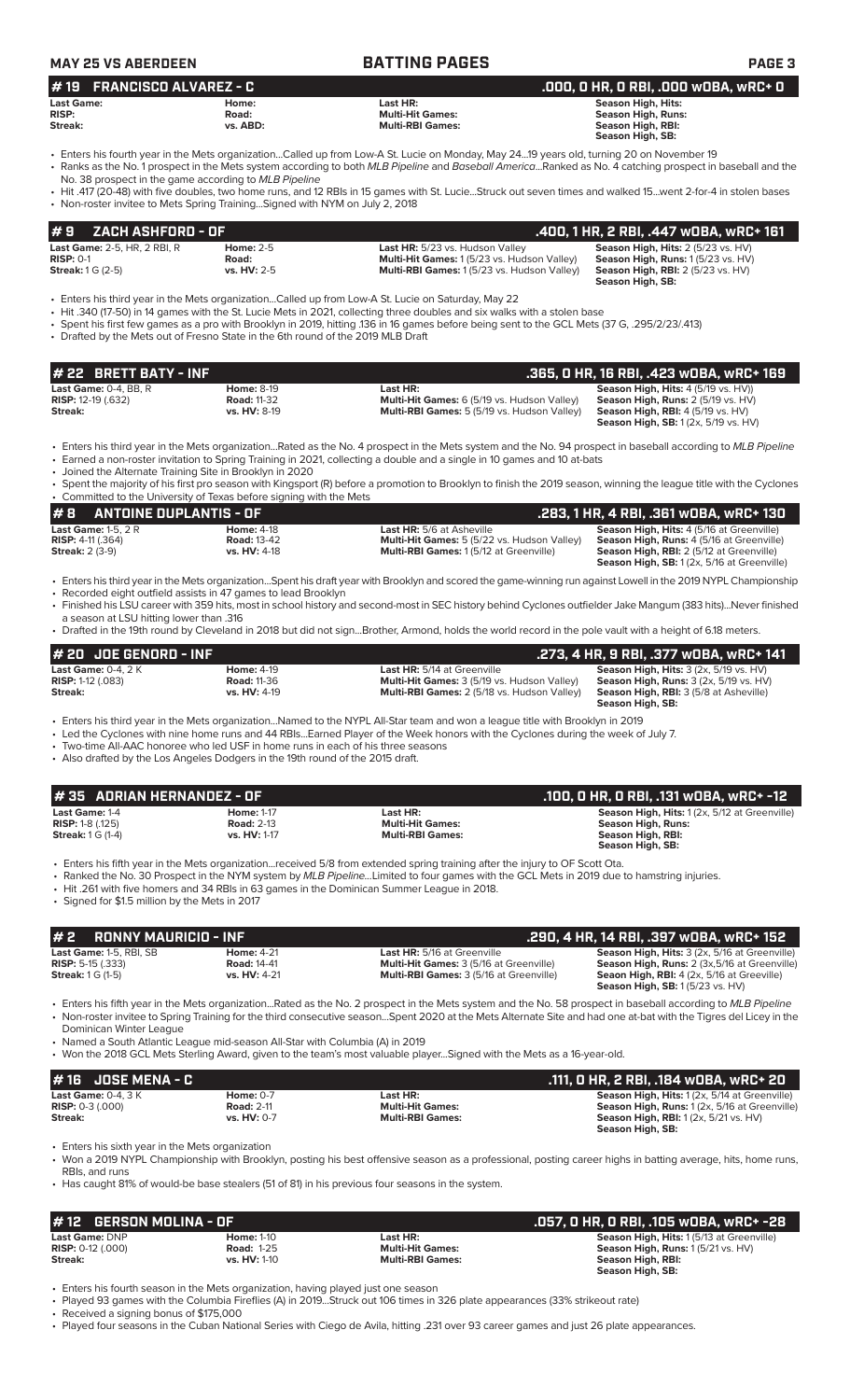|                                                                                                                                                                                    | <b>BATTING PAGES</b>                                                                                                                                                                                                                                                                                                                                                            |                                                                                                                                                                       | <b>MAY 25 VS HUDSON VALLEY</b>                                                                          |
|------------------------------------------------------------------------------------------------------------------------------------------------------------------------------------|---------------------------------------------------------------------------------------------------------------------------------------------------------------------------------------------------------------------------------------------------------------------------------------------------------------------------------------------------------------------------------|-----------------------------------------------------------------------------------------------------------------------------------------------------------------------|---------------------------------------------------------------------------------------------------------|
| .220, 3 HR, 10 RBI, .294 wOBA, wRC+ 89                                                                                                                                             |                                                                                                                                                                                                                                                                                                                                                                                 |                                                                                                                                                                       | <b>LUKE RITTER - INF</b><br># 19                                                                        |
| Season High, Hits: 3 (5/11 at Greenville)<br>Season High, Runs: 2 (5/8 at Asheville)<br>Season High, RBI: 3 (5/16 at Greenville)<br>Season High, SB: 1(5/12 at Greenville)         | Last HR: 5/16 at Greenville<br>Multi-Hit Games: 2 (5/11 at Greenville)<br>Multi-RBI Games: 3 (5/16 at Greenville)                                                                                                                                                                                                                                                               | <b>Home: 2-21</b><br><b>Road: 11-38</b><br>vs. HV: 2-21                                                                                                               | Last Game: 0-5, 3 K<br>RISP: 3-19 (.158)<br>Streak:                                                     |
|                                                                                                                                                                                    | • Enters his third year in the Mets organizationWon a New York-Penn League title with Brooklyn in 2019                                                                                                                                                                                                                                                                          | • Led Brooklyn in 2019 in games played (68), runs (39), doubles (15), and walks (33)<br>• Also drafted by the Minnesota Twins in the 37th round of the 2018 MLB Draft | • Two-time First Team All-AAC honoree                                                                   |
| .171, 0 HR, 1 RBI, .264 w0BA, wRC+ 70                                                                                                                                              |                                                                                                                                                                                                                                                                                                                                                                                 | • Played linebacker at Rockhurst High School and set the school record with 184 tackles.                                                                              | #4<br><b>BLAKE TIBERI - INF/OF</b>                                                                      |
| Season High, Hits: 2 (5/8 at Asheville)<br>Season High, Runs: 2 (5/22 vs. HV)<br>Season High, RBI: 1 (5/8 at Asheville)<br>Season High, SB:                                        | Last HR:<br>Multi-Hit Games: 1 (5/8 at Asheville)<br><b>Multi-RBI Games:</b>                                                                                                                                                                                                                                                                                                    | Home: 2-10<br><b>Road: 5-36</b><br>vs. HV: 2-10                                                                                                                       | Last Game: DNP<br><b>RISP: 1-11 (.091)</b><br>Streak:                                                   |
|                                                                                                                                                                                    | • Enters his sixth year in the Mets organizationReturns to Brooklyn for the first time since his pro debut year in 2016<br>• Spent parts of two seasons with Columbia and St. LucieUnderwent Tommy John surgery on his elbow on May 3, 2017, missing the remainder of the season<br>• Has played second base, third base, left field and right field across more than 295 games |                                                                                                                                                                       | after just five games<br>• 2016 Third Team All-ACC in final year in college.                            |
| .150, 0 HR, 0 RBI, .201 w0BA, wRC+ 31                                                                                                                                              |                                                                                                                                                                                                                                                                                                                                                                                 |                                                                                                                                                                       | <b>JUAN URIARTE - C</b><br># 17                                                                         |
| Season High, Hits: 1 (2x, 5/16 at Greenville)<br>Season High, Runs: 2 (5/19 vs. HV)<br>Season High, RBI:<br>Season High, SB:                                                       | Last HR:<br><b>Multi-Hit Games:</b><br><b>Multi-RBI Games:</b>                                                                                                                                                                                                                                                                                                                  | <b>Home: 1-8</b><br><b>Road: 2-12</b><br>vs. HV: 1-8                                                                                                                  | Last Game: DNP<br><b>RISP: 0-4</b><br>Streak:                                                           |
|                                                                                                                                                                                    | · Enters his eighth year in the Mets organizationSpent 2019 with Columbia (A) and the GCL Mets (R)<br>• Injured in his first at-bat with Brooklyn in 2018 on Opening Day at Staten Island, missing the entire season<br>. Finished 10th in batting average in the Appalachian League with Kingsport in 2017, hitting .305                                                       | • Caught 16 of 44 (36%) would-be base stealers in 2019.                                                                                                               |                                                                                                         |
|                                                                                                                                                                                    |                                                                                                                                                                                                                                                                                                                                                                                 |                                                                                                                                                                       |                                                                                                         |
|                                                                                                                                                                                    |                                                                                                                                                                                                                                                                                                                                                                                 |                                                                                                                                                                       |                                                                                                         |
| .190, 0 HR, 4 RBI, .277 w0BA, wRC+ 78<br>Season High, Hits: 2 (2x, 5/22 vs. HV)<br>Season High, Runs: 1 (5/19 vs. HV)<br>Season High, RBI: 2 (2x, 5/22 vs. HV)<br>Season High, SB: | Last HR:<br>Multi-Hit Games: 2 (5/22 vs. Hudson Valley)<br>Multi-RBI Games: 2 (5/22 vs. Hudson Valley)                                                                                                                                                                                                                                                                          | <b>Home: 4-12</b><br><b>Road: 0-9</b><br>vs. HV: 4-12                                                                                                                 | <b>ANTHONY WALTERS - INF</b><br># 10<br>Last Game: DNP<br>RISP: 4-10 (.400)<br><b>Streak: 1 G (2-4)</b> |

# **Hardest Hit Balls - 2021**

| Date                                               | Player            | <b>Opponent</b>         | Exit Velo | Result                 |
|----------------------------------------------------|-------------------|-------------------------|-----------|------------------------|
| $\frac{5}{23}$<br>$\frac{5}{20}$<br>$\frac{5}{21}$ | Hayden Senger     | vs. Hudson Valley       | 107       | <b>Home Run</b>        |
|                                                    | Adrian Hernandez  | vs. Hudson Valley       | 105       | <b>Ground Ball Out</b> |
|                                                    | <b>Brett Baty</b> | vs. Hudson Valley 104   |           | Single                 |
| $5/22$<br>$5/23$                                   | Ronny Mauricio    | vs. Hudson Valley 103.8 |           | <b>Ground Ball Out</b> |
|                                                    | Ronny Mauricio    | vs. Hudson Valley 102.6 |           | Line Drive Out         |
| 5/21                                               | Jose Mena         | vs. Hudson Valley 102   |           | Line Drive Out         |
| 5/20                                               | Hayden Senger     | vs. Hudson Valley       | 102       | <b>Triple</b>          |
|                                                    |                   |                         |           |                        |

|      | <b>Home Run Chart</b>          |                 |             |              |                 |      |               |                   |           |                     |                 |  |  |
|------|--------------------------------|-----------------|-------------|--------------|-----------------|------|---------------|-------------------|-----------|---------------------|-----------------|--|--|
| Date | Player                         | <b>Opponent</b> | Exit Velo   | Launch Angle | <b>Distance</b> | Date | Player        | <b>Opponent</b>   | Exit Velo | <b>Launch Angle</b> | <b>Distance</b> |  |  |
| 5/4  | Hayden Senger                  | at Asheville    | $104.7$ mph | 21.3         | 389 ft.         | 5/18 | Joe Genord    | vs. Hudson Valley |           |                     |                 |  |  |
| 5/5  | Luke Ritter                    | at Asheville    | $107.9$ mph | 8            | 326 ft.         | 5/23 | Zach Ashford  | vs. Hudson Valley | 99 mph    | 29.9                | 394 ft.         |  |  |
| 5/6  | Antoine Duplantis at Asheville |                 | 93.7 mph    | 30.83        | 347 ft.         |      | Hayden Senger | vs. Hudson Valley | $107$ mph | 19.8                | 407 ft.         |  |  |
| 5/7  | Ronny Mauricio                 | at Asheville    | DID         | NOT          | <b>REGISTER</b> |      |               |                   |           |                     |                 |  |  |
| 5/8  | Luke Ritter                    | at Asheville    | $98.3$ mph  | 27.6         | 383 ft.         |      |               |                   |           |                     |                 |  |  |
|      | Ronny Mauricio                 | at Asheville    | 99.2 mph    | 29.6         | 411 ft.         |      |               |                   |           |                     |                 |  |  |
|      | Cody Bohanek                   | at Asheville    | $102.5$ mph | 24.9         | 405 ft.         |      |               |                   |           |                     |                 |  |  |
|      | Joe Genord                     | at Asheville    | $101.6$ mph | 38.2         | 384 ft.         |      |               |                   |           |                     |                 |  |  |
| 5/11 | Joe Genord                     | at Greenville   | $106.1$ mph | 19.9         | 412 ft.         |      |               |                   |           |                     |                 |  |  |
|      | Ronny Mauricio                 | at Greenville   | $103.9$ mph | 26.3         | 398 ft.         |      |               |                   |           |                     |                 |  |  |
| 5/13 | Jake Mangum                    | at Greenville   |             |              |                 |      |               |                   |           |                     |                 |  |  |
| 5/14 | Joe Genord                     | at Greenville   |             |              |                 |      |               |                   |           |                     |                 |  |  |
| 5/15 | Jake Mangum                    | at Greenville   |             |              |                 |      |               |                   |           |                     |                 |  |  |
| 5/16 | Luke Ritter                    | at Greenville   |             |              |                 |      |               |                   |           |                     |                 |  |  |
|      | Ronny Mauricio                 | at Greenville   |             |              |                 |      |               |                   |           |                     |                 |  |  |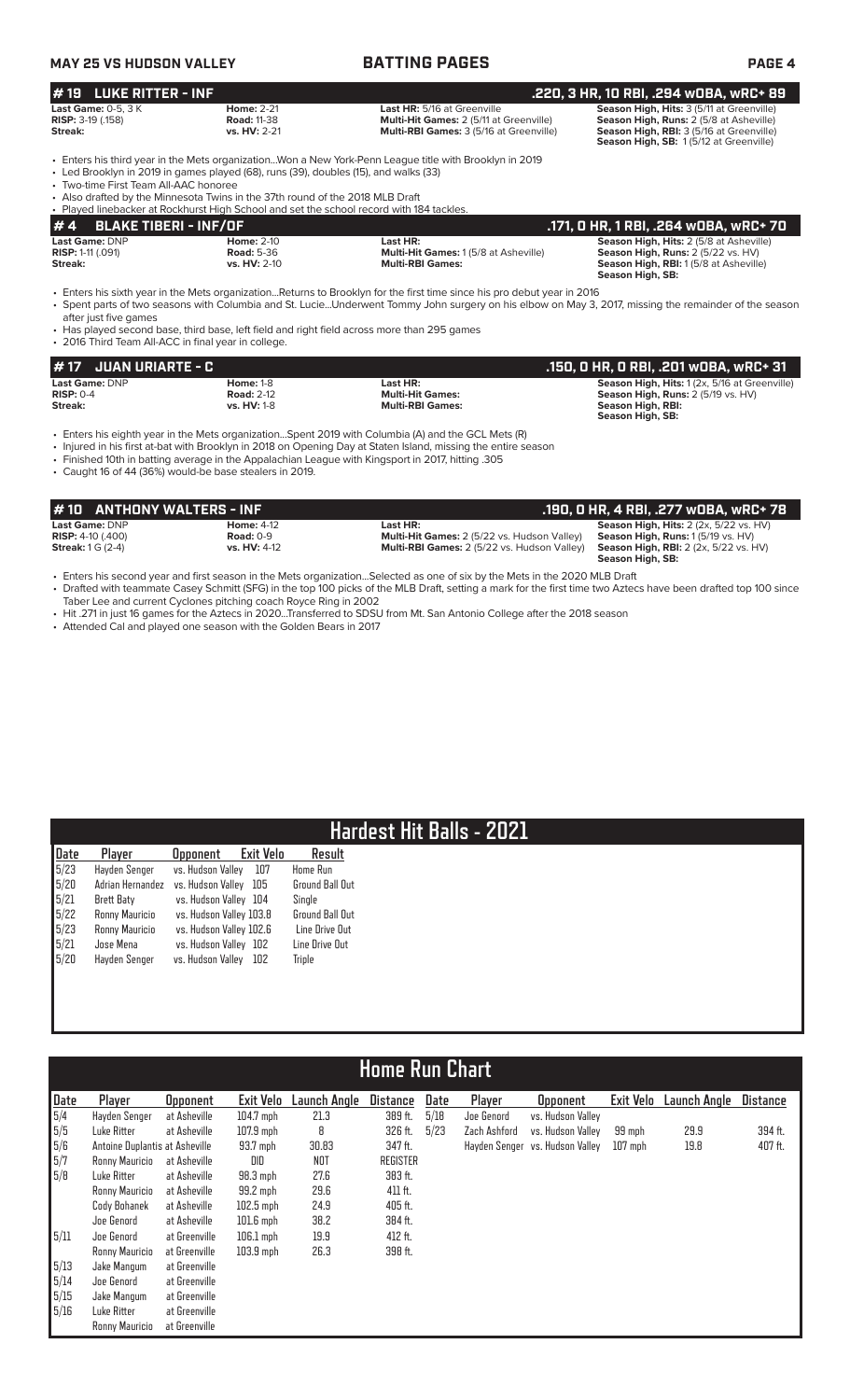| ٦<br>and the state of the state of the state of the state of the state of the state of the state of the state of th |  |
|---------------------------------------------------------------------------------------------------------------------|--|
|---------------------------------------------------------------------------------------------------------------------|--|

| <b>MAY 25 VS ABERDEEN</b>                            |                                                                                                                                                                                                         | <b>BULLPEN PAGE</b>                    |                            |                      |                                         |                                         |                   |                                                                                  |                                    |                                     | <b>PAGE 5</b>                  |                                   |
|------------------------------------------------------|---------------------------------------------------------------------------------------------------------------------------------------------------------------------------------------------------------|----------------------------------------|----------------------------|----------------------|-----------------------------------------|-----------------------------------------|-------------------|----------------------------------------------------------------------------------|------------------------------------|-------------------------------------|--------------------------------|-----------------------------------|
| #18                                                  | <b>ANDREW EDWARDS - LHP</b>                                                                                                                                                                             |                                        | 10.38 K/9, 2.08 ERA, 0 SV  |                      |                                         | <b>LAST FIVE APPEARANCES</b>            |                   |                                                                                  |                                    |                                     |                                |                                   |
| <b>Last App:</b> 5/22 vs. HV<br>Leadoff: 1-7         | <b>Last Loss:</b><br>5/18 vs. HV<br>Inherited Runners/Stranded: 3/3                                                                                                                                     | SV/OP (Last):                          | Holds:                     |                      |                                         |                                         |                   | <b>ANDREW EDWARDS</b>                                                            |                                    |                                     |                                |                                   |
|                                                      | • Enters his third year in the Mets organizationStruck out the final batter in Game 3 of the 2019<br>NYPL Championship Series to win Brooklyn's first outright minor league baseball title in team his- |                                        |                            | DATE<br>5/7<br>5/8   | OPP<br>@ASH<br>@ASH                     | <b>DEC</b>                              | IP<br>1.1<br>1.0  | н<br>R<br>$\circ$<br>0<br>$\circ$<br>0                                           | ER<br>0<br>$\circ$                 | BB<br>0<br>$\mathbf{1}$             | К<br>2<br>$\mathbf{1}$         | HR<br>$\circ$<br>$\circ$          |
| tory                                                 | • Spent the entire 2019 season with the Cyclones, collecting three saves<br>• Went to New Mexico State for two seasons after pitching a pair of campaigns for Central Arizona.                          |                                        |                            | 5/14<br>5/18<br>5/22 | @GVL<br>vs. HV<br>vs. HV                |                                         | 2.1<br>1.0<br>2.0 | 0<br>$\mathbf{1}$<br>$\overline{2}$<br>$\mathbf{1}$<br>$\overline{2}$<br>$\circ$ | $\circ$<br>$\mathbf{1}$<br>$\circ$ | $\mathbf{1}$<br>$\circ$<br>$\Omega$ | 3<br>2<br>$\Omega$             | $\circ$<br>$\mathsf O$<br>$\circ$ |
| #13                                                  | <b>JOSH HEJKA - RHP</b>                                                                                                                                                                                 |                                        | 4.66 K/9, 5.59 ERA, 0 SV   | DATE                 | OPP                                     | <b>DEC</b>                              | IP                | <b>JOSH HEJKA</b><br>н<br>R                                                      | ER                                 | BB                                  | К                              | <b>HR</b>                         |
| Last App: 5/23 vs. HV Last Loss:<br>Leadoff: 2-5     | <b>Inherited Runners/Stranded: 3/1</b>                                                                                                                                                                  | SV/OP (Last):                          | Holds:                     | 5/5<br>5/8           | @ASH<br>@ASH                            |                                         | 2.1<br>1.1        | $\mathbf{1}$<br>$\mathbf{1}$<br>5<br>7                                           | $\mathbf{1}$<br>3                  | $\mathbf{1}$<br>2                   | 3<br>0                         | $\circ$<br>$\circ$                |
|                                                      | . Enters his third year in the Mets organizationWon a 2019 NYPL title with Brooklyn, splitting time                                                                                                     |                                        |                            | 5/13                 | @GVL                                    |                                         | 1.0               | $\overline{2}$<br>4                                                              | 2                                  | $\circ$                             | $\circ$                        | $\mathsf O$                       |
| with the Cyclones and Kingsport Mets                 | • Signed as a minor league free agent in mid-summer after pitching in six games with the Westside<br>Wolly Mammoths in the United Shore Baseball League                                                 |                                        |                            | $5/20$<br>5/23       | vs. HV<br>vs. HV                        | W                                       | 3.0<br>2.0        | $\circ$<br>0<br>3<br>3                                                           | $\circ$<br>$\circ$                 | $\circ$<br>$\Omega$                 | 2<br>$\Omega$                  | $\circ$<br>$\mathsf O$            |
|                                                      | . Pitched all four years at Johns Hopkins, switching to submarine later in his career.                                                                                                                  |                                        |                            | DATE                 | <b>OPP</b>                              | DEC                                     | IP                | <b>NICK MACDONALD</b><br>н<br>R                                                  | ER                                 | BB                                  | К                              | HR                                |
| #11                                                  | NICK MACDONALD - RHP                                                                                                                                                                                    |                                        | 11.17 K/9, 5.59 ERA, 0 SV  | 5/6<br>5/11          | @ASH<br>@GVL                            |                                         | 2.0<br>2.0        | 5<br>3<br>$\circ$<br>0                                                           | 2<br>$\circ$                       | $\circ$<br>$\circ$                  | 2<br>3                         | 0<br>$\circ$                      |
| Last App: 5/22 vs. HV Last Loss:<br>Leadoff: 1-8, BB | <b>Inherited Runners/Stranded: 3/1</b>                                                                                                                                                                  | SV/OP (Last):                          | Holds:                     | 5/14<br>5/18         | @GVL<br>vs. HV                          |                                         | 1.1<br>2.1        | 3<br>3<br>$\mathbf{1}$<br>$\mathbf{1}$                                           | 3<br>$\mathbf{1}$                  | $\mathbf{1}$<br>$\mathbf{1}$        | $\mathbf{1}$<br>$\overline{4}$ | $\mathbf{1}$<br>$\circ$           |
|                                                      | • Enters his third year in the Mets organization                                                                                                                                                        |                                        |                            | 5/22                 | vs. HV                                  |                                         | 2.0               | 3<br>$\circ$                                                                     | $\circ$                            | $\Omega$                            | 2                              | $\circ$                           |
|                                                      | • Pitched across three levels in the system in 2019, including being a member of the 2019 New<br>York-Penn League championship team in Brooklyn                                                         |                                        |                            |                      |                                         |                                         |                   | <b>BRIAN METOYER</b>                                                             |                                    |                                     |                                |                                   |
|                                                      | • Drafted after his junior season at Florida International                                                                                                                                              |                                        |                            | DATE<br>5/6          | OPP<br>@ASH                             | <b>DEC</b>                              | IP<br>2.2         | R<br>Н<br>$\mathbf{1}$<br>$\mathbf{1}$                                           | ER<br>$\circ$                      | BB<br>$\mathbf{1}$                  | Κ<br>3                         | HR<br>$\circ$                     |
| #5                                                   | <b>BRIAN METOYER - RHP</b>                                                                                                                                                                              |                                        | 8.38 K/9, 4.66 ERA, 0 SV   | 5/12<br>5/15         | @GVL<br>@GVL                            | W<br>L                                  | 2.0<br>1.0        | $\overline{1}$<br>$\mathbf{1}$<br>3<br>4                                         | 0<br>4                             | $\circ$<br>$\overline{2}$           | $\mathbf{1}$<br>2              | $\circ$<br>$\circ$                |
| Last App: $5/23$ vs. $HV$                            | <b>Last Loss:</b> 5/15 at GVL                                                                                                                                                                           | SV/OP (Last):                          | Holds:                     | 5/19<br>5/23         | vs. HV<br>vs. HV                        |                                         | 2.0<br>2.0        | $\circ$<br>0<br>$\circ$<br>$\circ$                                               | $\circ$<br>$\circ$                 | $\circ$<br>$\mathbf{1}$             | 2<br>1                         | $\circ$<br>$\circ$                |
| Leadoff: 3-6, BB, HBP                                | <b>Inherited Runners/Stranded: 2/1</b><br>. Enters his fourth year in the Mets orgWon a New York Penn League title with Brooklyn in 2019                                                                |                                        |                            |                      |                                         |                                         |                   | <b>BRYCE MONTES DE OCA</b>                                                       |                                    |                                     |                                |                                   |
|                                                      | • Struck out 40 batters over 28.2 innings with BrooklynSpent his first professional season with                                                                                                         |                                        |                            | DATE<br>5/8          | OPP<br>@ASH                             | <b>DEC</b>                              | IP<br>1.0         | R<br>Н<br>0<br>0                                                                 | ER<br>0                            | BB<br>$\circ$                       | K<br>$\mathbf{1}$              | <b>HR</b><br>$\circ$              |
| <b>GCL Mets and Kingsport Mets</b>                   | • Joins Ronnie Robbins (30th, 1981 - Toronto) as the only two LSU-Alexandria Generals to be                                                                                                             |                                        |                            | 5/12<br>5/15         | @GVL<br>@GVL                            | H                                       | 1.0<br>1.2        | 0<br>0<br>0<br>0                                                                 | $\circ$<br>$\circ$                 | 2<br>$\mathbf{1}$                   | $\mathbf{1}$<br>3              | $\circ$<br>$\circ$                |
| drafted by a MLB team in school history              | • Native of Natchitoches (NACK-ah-tish), the oldest city in Louisiana (est. 1714).                                                                                                                      |                                        |                            | 5/19                 | vs. HV                                  |                                         | 1.0<br>1.0        | $\circ$<br>1<br>$\circ$<br>$\circ$                                               | $\circ$<br>$\circ$                 | $\circ$<br>$\mathbf{1}$             | $\mathbf{1}$<br>$\overline{2}$ | $\mathsf O$<br>$\circ$            |
| #43                                                  | <b>BRYCE MONTES DE OCA - RHP</b>                                                                                                                                                                        |                                        | 10.8 K/9, 0.00 ERA, 0 SV   |                      | 5/22 vs. HV                             |                                         |                   | <b>COLBY MORRIS</b>                                                              |                                    |                                     |                                |                                   |
| <b>Last App:</b> 5/22 vs. HV                         | <b>Last Loss:</b>                                                                                                                                                                                       | SV/OP (Last):                          | Holds: 1                   | DATE                 | OPP<br>$5/4^*$ vs. JUP*                 | <b>DEC</b>                              | IP<br>1.0         | Н<br>R<br>2<br>$\mathbf{1}$                                                      | ER<br>$\mathbf{1}$                 | <b>BB</b><br>$\circ$                | Κ<br>3                         | HR<br>0                           |
| Leadoff: 0-4. BB                                     | <b>Inherited Runners/Stranded:</b><br>• Enters his fourth year in the Mets org Has not pitched as a professional due to injuries                                                                        |                                        |                            | $5/11*$              | $5/6^*$ vs. JUP*<br>@ DBT*              |                                         | 2.0<br>1.0        | $\circ$<br>$\circ$<br>0<br>0                                                     | $\circ$<br>0                       | 0<br>0                              | 3<br>$\mathbf{1}$              | 0<br>$\circ$                      |
|                                                      | • Underwent Tommy John surgery as a high school junior and missed 2016 after having ulnar                                                                                                               |                                        |                            | $5/14*$              | $@$ DBT*                                |                                         | 1.0               | 1<br>$\mathbf{1}$                                                                | $\circ$                            | $\circ$                             | $\mathbf{1}$                   | $\circ$                           |
| nerve transposition                                  | • Previously drafted by Washington in the 15th round of the 2017 MLB Draft and by the Chicago                                                                                                           |                                        |                            | 5/20                 | vs. HV<br>*Pitched with Low-A St. Lucie |                                         | 1.0               | 3<br>4                                                                           | 3                                  | 1                                   | $\mathbf{1}$                   | $\circ$                           |
|                                                      | White Sox in the 14th round of the 2015 MLB Draft.                                                                                                                                                      |                                        |                            | DATE                 | OPP                                     | DEC                                     | IP                | <b>ERIC ORZE</b><br>н<br>R                                                       | ER                                 | BB                                  | К                              | HR                                |
| #38                                                  | <b>COLBY MORRIS - RHP</b>                                                                                                                                                                               |                                        | 13.50 K/9, 27.00 ERA, 0 SV | 5/4                  | @ASH<br>@ASH                            |                                         | 2.0<br>1.0        | 2<br>$\mathbf{1}$<br>$\mathbf{1}$<br>1                                           | $\mathbf{1}$<br>1                  | 0<br>2                              | 3<br>$\mathbf{1}$              | 1<br>$\circ$                      |
| Last App: 5/20 vs. HV Last Loss:<br>Leadoff: 0-1     | <b>Inherited Runners/Stranded:</b>                                                                                                                                                                      | SV/OP (Last):                          | Holds:                     | 5/7<br>5/13          | @GVL                                    |                                         | 1.1               | 3<br>$\mathbf{1}$                                                                | $\mathbf{1}$                       | $\mathbf 0$                         | 3                              | $\mathsf O$                       |
|                                                      | • Enters his first season in the Mets organizationcalled up from Low-A St. Lucie on May 20                                                                                                              |                                        |                            | 5/16<br>5/21         | @GVL<br>vs. HV                          | L<br>SV                                 | 0.2<br>2.0        | 3<br>$\mathbf{1}$<br>$\circ$<br>0                                                | $\mathbf{1}$<br>$\circ$            | $\circ$<br>$\Omega$                 | $\circ$<br>3                   | $\mathbf{1}$<br>$\mathsf O$       |
|                                                      | • Made four scoreless appearances in relief for the St. Lucie Mets to being 2021<br>• Minor League free agent signingpitched at Middlebury in Vermont                                                   |                                        |                            | DATE                 | OPP                                     | DEC                                     | IP                | <b>MICHEL OTANEZ</b><br>Н<br>R                                                   | ER                                 | BB                                  | K                              | <b>HR</b>                         |
| #7<br><b>ERIC ORZE - RHP</b>                         |                                                                                                                                                                                                         |                                        | 12.85 K/9, 5.14 ERA, 1 SV  | 5/8<br>5/13          | @ASH<br>@GVL                            |                                         | 0.2<br>1.0        | 2<br>3<br>$\overline{2}$<br>1                                                    | 3<br>$\mathbf{1}$                  | $\mathbf{1}$<br>0                   | $\circ$<br>3                   | $\overline{1}$<br>$\circ$         |
| Last App: 5/21 vs. HV<br>Leadoff: 3-7                | Last Loss: 5/16 at GVL<br><b>Inherited Runners/Stranded: 5/2</b>                                                                                                                                        | <b>SV/OP (Last):</b> 1/1 (5/21 vs. HV) | Holds:                     | 5/16                 | @GVL                                    | BS                                      | 0.1               | 5<br>$\overline{4}$                                                              | 5                                  | $\overline{2}$                      | $\mathbf{1}$                   | $\circ$                           |
|                                                      | • Enters his second year and first full season in the Mets organization                                                                                                                                 |                                        |                            | 5/21<br>5/23         | vs. HV<br>vs. HV                        |                                         | 1.0<br>1.0        | $\mathbf{1}$<br>$\mathbf 0$<br>$\circ$<br>$\mathbf{1}$                           | $\circ$<br>$\circ$                 | $\mathbf{1}$<br>1                   | 3<br>$\circ$                   | $\circ$<br>$\circ$                |
|                                                      | . One of six draft picks by the Mets in the 2020 MLB Draftfinal selection for the club<br>• Two-time cancer survivor, beating testicular cancer and stage-zero melanoma                                 |                                        |                            |                      |                                         |                                         |                   | <b>HUNTER PARSONS</b>                                                            |                                    |                                     |                                |                                   |
|                                                      | • Struck out 29 batters over 19.2 innings with Univ. New Orleans in '20 as Saturday starter.                                                                                                            |                                        |                            | DATE<br>$5/4*$       | OPP<br>vs.JUP*                          | DEC                                     | IP<br>2.0         | R<br>н<br>$\overline{2}$<br>0                                                    | ER<br>$\circ$                      | BB<br>$\circ$                       | К<br>4                         | HR<br>$\circ$                     |
| #26                                                  | <b>MICHEL OTANEZ - RHP</b>                                                                                                                                                                              |                                        | 18.0 K/9, 16.20 ERA, 0 SV  | $5/8*$<br>$5/14*$    | vs.JUP*<br>$@DBT^*$                     | W                                       | 2.0<br>3.0        | 3<br>$\mathbf{1}$<br>3<br>$\mathbf{1}$                                           | $\mathbf{1}$<br>$\mathbf{1}$       | $\mathbf{1}$<br>0                   | 4<br>6                         | $\mathbf{1}$<br>$\mathsf O$       |
| Last App: 5/23 vs. HV<br>Leadoff: 2-5                | <b>Last Loss:</b><br>Inherited Runners/Stranded: 3/0                                                                                                                                                    | SV/OP (Last): 0/1 (BS at GVL)          | Holds: 1                   | $5/18*$<br>5/22      | $@PMB*$<br>vs. HV                       | W                                       | 3.0<br>0.1        | $\mathbf 0$<br>0<br>$\mathbf{1}$<br>0                                            | $\circ$<br>$\circ$                 | $\overline{2}$<br>$\overline{2}$    | 4<br>1                         | $\circ$<br>$\circ$                |
|                                                      | • Enters his sixth year in the Mets org No. 26 prospect in the system according to MLB Pipeline                                                                                                         |                                        |                            |                      |                                         |                                         |                   | <b>MITCH RAGAN</b>                                                               |                                    |                                     |                                |                                   |
|                                                      | • Returns to Brooklyn for the second assignment in a row<br>• Pitched with the Cyclones and won an NYPL title in 2019 and also spent time with Kingsport                                                |                                        |                            | DATE<br>5/4          | OPP<br>@ASH                             | <b>DEC</b>                              | IP<br>2.0         | R<br>Н<br>3<br>$\mathbf{1}$                                                      | ER<br>$\mathbf{1}$                 | BB<br>1                             | К<br>4                         | HR<br>$\mathbf{1}$                |
|                                                      | . Missed 2017 due to injuryStruck out 21 batters in 21.1 innings with the DSL Mets1 in 2016.                                                                                                            |                                        |                            | 5/7<br>5/12          | @ASH<br>@GVL                            | <b>SV</b>                               | 2.2<br>2.0        | $\mathbf{1}$<br>3<br>0<br>1                                                      | 0<br>$\circ$                       | $\overline{2}$<br>$\mathbf 0$       | 3<br>3                         | $\circ$<br>$\circ$                |
| #44                                                  | <b>HUNTER PARSONS - RHP</b>                                                                                                                                                                             |                                        | 27.0 K/9, 0.00 ERA, 0 SV   | 5/16                 | @GVL                                    | H                                       | 2.0               | 0<br>$\mathbf{1}$                                                                | $\circ$                            | $\mathbf{1}$                        | 1                              | $\circ$                           |
| Last App: $5/22$ vs. $HV$<br>Leadoff:                | <b>Last Loss:</b><br>Inherited Runners/Stranded: 1/0                                                                                                                                                    | SV/OP (Last):                          | Holds:                     |                      |                                         |                                         |                   | <b>ALLAN WINANS</b>                                                              |                                    |                                     |                                |                                   |
|                                                      | • Enters his third year in the Mets orgCalled up from Low-A St. Lucie on May 20                                                                                                                         |                                        |                            | DATE                 | OPP                                     | <b>DEC</b>                              | IP                | н<br>R                                                                           | ER                                 | BB                                  | Κ                              | HR                                |
|                                                      | • Made four relief appearances with the Mets (A-), striking out 18 in 10 innings (45% K rate).<br>• Pitched with the Cyclones and won an NYPL title in 2019                                             |                                        |                            | 5/13<br>5/15         | @GVL<br>@GVL                            |                                         | 1.0<br>0.1        | 0<br>0<br>$\mathbf 0$<br>0                                                       | $\circ$<br>$\circ$                 | 0<br>$\circ$                        | 2<br>$\mathbf{1}$              | $\circ$<br>$\circ$                |
|                                                      |                                                                                                                                                                                                         |                                        |                            | 5/19<br>5/23         | vs. HV<br>vs. HV                        |                                         | 2.0<br>2.0        | $\mathbf 0$<br>1<br>$\mathbf{1}$<br>1                                            | $\circ$<br>$\mathbf{1}$            | $\mathbf{1}$<br>$\mathbf 0$         | 2<br>$\mathbf{1}$              | $\circ$<br>$\circ$                |
| #48                                                  | <b>MITCH RAGAN - RHP</b>                                                                                                                                                                                |                                        | 11.42 K/9, 1.04 ERA, 1 SV  |                      |                                         |                                         |                   |                                                                                  |                                    |                                     |                                |                                   |
| Last App: 5/16 at GVL<br>Leadoff: 3-5, BB, HBP       | <b>Last Loss:</b><br><b>Inherited Runners/Stranded:</b>                                                                                                                                                 | SV/OP (Last): 1/1 (5/12 at GVL)        | Holds: 1                   |                      |                                         |                                         |                   |                                                                                  |                                    |                                     |                                |                                   |
|                                                      | . Enters his third year in the Mets organizationWon a title with Brooklyn in 2019,                                                                                                                      |                                        |                            |                      |                                         |                                         |                   | <b>Number of Pitches Thrown</b>                                                  |                                    |                                     |                                |                                   |
|                                                      | earning the win in the championship-clinching game against Lowell<br>• Named a New York-Penn League All-Star with the Cyclones                                                                          |                                        |                            | <b>Pitcher</b>       |                                         | Days Rest 5/25 5/26 5/27 5/28 5/29 5/30 |                   |                                                                                  |                                    |                                     |                                |                                   |

• Named the 2019 Big East Pitcher of the Year with Creighton

• Pitched at Creighton for two seasons...spent 2017 with Iowa West & 2016 with Wayne State.

# **# 29 ALLAN WINANS - RHP 10.13 K/9, 1.69 ERA, 0 SV**<br>
Last App: 5/23 vs HV Last Loss: **SV/OP** (Last): **Holds: Holds:**

**Last App:** 5/23 vs HV **Last Loss:**<br>Leadoff: 1-4 **Inherited R** 

**Leadoff:** 1-4 **Inherited Runners/Stranded:** 4/4

• Enters his fourth year in the Mets organization...Called up on 5/11 from extended spring

• Made 30 appearances, saving 11 of 13 games for the Columbia Fireflies (A) in 2019 • Mets 17th round draft selection in 2018 from Campbell University in Buies Creek, NC.

| 5/8         | @ASH   |            | 1.0                   | 0              | 0 | 0              | 1  | 1 | 0  |
|-------------|--------|------------|-----------------------|----------------|---|----------------|----|---|----|
| 5/14        | @GVL   |            | 2.1                   | 1              | 0 | O              | 1  | 3 | 0  |
| 5/18        | vs. HV |            | 1.0                   | 2              | 1 | 1              | 0  | 2 | 0  |
| 5/22        | vs. HV |            | 2.0                   | $\overline{2}$ | 0 | 0              | 0  | 0 | 0  |
|             |        |            | <b>JOSH HEJKA</b>     |                |   |                |    |   |    |
| DATE        | OPP    | DEC        | IP                    | н              | R | ER             | ВB | Κ | HR |
| 5/5         | @ASH   |            | 2.1                   | 1              | 1 | 1              | 1  | 3 | 0  |
| 5/8         | @ASH   |            | 1.1                   | 5              | 7 | 3              | 2  | 0 | 0  |
| 5/13        | @GVL   |            | 1.0                   | 4              | 2 | $\overline{2}$ | 0  | 0 | 0  |
| 5/20        | vs. HV |            | 3.0                   | 0              | 0 | 0              | 0  | 2 | 0  |
| 5/23        | vs. HV | W          | 2.0                   | 3              | 3 | $\Omega$       | O  | 0 | 0  |
|             |        |            | <b>NICK MACDONALD</b> |                |   |                |    |   |    |
| <b>DATE</b> | OPP    | <b>DEC</b> | IP                    | н              | R | ER             | BB | Κ | HR |
| 5/6         | @ASH   |            | 2.0                   | 5              | 3 | $\overline{2}$ | 0  | 2 | 0  |
| 5/11        | @GVL   |            | 2.0                   | 0              | 0 | 0              | 0  | 3 | 0  |
| 5/14        | @GVL   |            | 1.1                   | 3              | 3 | 3              | 1  | 1 | 1  |
| 5/18        | vs. HV |            | 2.1                   | 1              | 1 | 1              | 1  | 4 | 0  |
| 5/22        | vs. HV |            | 2.0                   | 3              | 0 | 0              | 0  | 2 | 0  |
|             |        |            | <b>BRIAN METOYER</b>  |                |   |                |    |   |    |
|             |        |            |                       |                |   |                |    |   |    |

| DATE        | OPP      | DEC        | IP                         | н              | R        | ER                       | BB                       | Κ              | ΗR        |
|-------------|----------|------------|----------------------------|----------------|----------|--------------------------|--------------------------|----------------|-----------|
| 5/6         | @ASH     |            | 2.2                        | 1              | 1        | 0                        | 1                        | 3              | O         |
| 5/12        | @GVL     | W          | 2.0                        | 1              | 1        | 0                        | 0                        | 1              | O         |
| 5/15        | @GVL     | L          | 1.0                        | 3              | 4        | 4                        | 2                        | 2              | 0         |
| 5/19        | vs. HV   |            | 2.0                        | O              | 0        | 0                        | 0                        | $\overline{2}$ | O         |
| 5/23        | vs. HV   |            | 2.0                        | O              | 0        | 0                        | 1                        | 1              | O         |
|             |          |            | <b>BRYCE MONTES DE OCA</b> |                |          |                          |                          |                |           |
| <b>DATE</b> | OPP      | <b>DEC</b> | IP                         | н              | R        | ER                       | BB                       | Κ              | <b>HR</b> |
| 5/8         | @ASH     |            | 1.0                        | O              | $\Omega$ | $\Omega$                 | O                        | 1              | $\Omega$  |
| 5/12        | @GVL     | н          | 1.0                        | 0              | 0        | O                        | $\overline{2}$           | 1              | $\Omega$  |
| 5/15        | @GVL     |            | 1.2                        | 0              | 0        | O                        | 1                        | 3              | $\Omega$  |
| 5/19        | vs. HV   |            | 1.0                        | 1              | 0        | O                        | O                        | 1              | $\Omega$  |
| 5/22        | vs. HV   |            | 1.0                        | 0              | 0        | $\Omega$                 | 1                        | $\overline{2}$ | 0         |
|             |          |            | <b>COLBY MORRIS</b>        |                |          |                          |                          |                |           |
| DATE        | OPP      | <b>DEC</b> | IP                         | н              | R        | ER                       | <b>BB</b>                | K              | ΗR        |
| $5/4*$      | vs. JUP* |            | 1.0                        | $\overline{2}$ | 1        | 1                        | $\Omega$                 | 3              | Ο         |
| $-10+$      | $ \sim$  |            | $\sim$ $\sim$              | $\sim$         | $\sim$   | $\overline{\phantom{0}}$ | $\overline{\phantom{0}}$ | ∽              | $\sim$    |

| $5/4^*$ vs. JUP*                                                                                                    |      |  |                   | 1.0 2 1 1 0 3     |                | <sup>n</sup> |
|---------------------------------------------------------------------------------------------------------------------|------|--|-------------------|-------------------|----------------|--------------|
| $5/6^*$ vs. JUP*                                                                                                    | 20 D |  | $0\quad 0\quad 0$ |                   | 0 <sup>3</sup> |              |
| $5/11^*$ @ DBT*                                                                                                     | 1.0  |  |                   |                   | 0 0 0 0 1      |              |
| 5/14* @ DBT*                                                                                                        | 1 O  |  |                   | 1 1 0 0           | $\overline{1}$ | O            |
| 5/20 vs. HV                                                                                                         | 1.0  |  |                   | 4   3   3   1   1 |                | O            |
| $\mathbb{R} \cap \{i_1, i_2, \ldots, i_{n-1}, \ldots, i_{n-1}, \ldots, i_{n-1}, \ldots, i_{n-1}, \ldots, i_{n-1}\}$ |      |  |                   |                   |                |              |

|  | <b>ERIC ORZE</b> |
|--|------------------|

| DATE        | OPP     | DEC | IP                    | н              | R        | ER       | <b>BB</b>      | K | <b>HR</b> |
|-------------|---------|-----|-----------------------|----------------|----------|----------|----------------|---|-----------|
| 5/4         | @ASH    |     | 2.0                   | $\overline{2}$ | 1        | 1        | O              | 3 | 1         |
| 5/7         | @ASH    |     | 1.0                   | 1              |          |          | 2              | 1 | 0         |
| 5/13        | @GVL    |     | 1.1                   | 3              |          |          | O              | 3 | 0         |
| 5/16        | @GVL    | L   | 0.2                   | 3              |          |          | O              | 0 | 1         |
| 5/21        | vs. HV  | SV  | 2.0                   | 0              | 0        | Ο        | O              | 3 | 0         |
|             |         |     | <b>MICHEL OTANEZ</b>  |                |          |          |                |   |           |
| <b>DATE</b> | OPP     | DEC | IP                    | н              | R        | ER       | BВ             | Κ | ΗR        |
| 5/8         | @ASH    |     | 0.2                   | $\overline{2}$ | 3        | 3        | 1              | O | 1         |
| 5/13        | @GVL    |     | 1.0                   | $\overline{2}$ | 1        | 1        | 0              | 3 | O         |
| 5/16        | @GVL    | BS  | 0.1                   | 4              | 5        | 5        | $\overline{2}$ | 1 | O         |
| 5/21        | vs. HV  |     | 1.0                   | 1              | 0        | 0        | 1              | 3 | O         |
| 5/23        | vs. HV  |     | 1.0                   | 1              | 0        | 0        | 1              | O | O         |
|             |         |     | <b>HUNTER PARSONS</b> |                |          |          |                |   |           |
| DATE        | OPP     | DEC | IP                    | н              | R        | ER       | <b>BB</b>      | Κ | HR        |
| $5/4*$      | vs.JUP* |     | 2.0                   | 2              | $\Omega$ | $\Omega$ | $\Omega$       | 4 | 0         |
| $5/8*$      | vs.JUP* |     | 2.0                   | 3              |          |          | 1              | 4 |           |
|             |         |     |                       |                |          |          |                |   |           |

|     | 5/14* @DBT* W 3.0 3 1 1 |      |                    |   |          |              | $\Omega$      |   |           |
|-----|-------------------------|------|--------------------|---|----------|--------------|---------------|---|-----------|
|     | 5/18* @PMB*             | W    | 3.0                | 0 | $\Omega$ | O            | $\mathcal{L}$ |   |           |
|     | 5/22 vs. HV             |      | 0.1                |   | 1 0      | $\Omega$     | $\mathcal{L}$ |   | $\Omega$  |
|     |                         |      | <b>MITCH RAGAN</b> |   |          |              |               |   |           |
|     | DATE OPP                | DEC. |                    |   |          | IP H R ER BB |               | K | <b>HR</b> |
| 5/4 | @ASH                    |      | 20 3 1 1           |   |          |              |               |   |           |

|      |                  | ALLAN WINANS |             |          |               |    |          |
|------|------------------|--------------|-------------|----------|---------------|----|----------|
| 5/16 | @GVL H 2.0 1 0 0 |              |             |          | $\sim$ 1      | -1 | $\Omega$ |
| 5/12 | @GVL SV          | 2.0 1        | $\Omega$    | $\Omega$ | 0             | 3  | $\Omega$ |
| 5/7  | @ASH             | 2.2          | $1 \quad 3$ | $\Omega$ | $\mathcal{P}$ | 3  | $\Omega$ |
| 5/4  | @ASH             | 2.0 3 1 1 1  |             |          |               |    |          |

| 5/13 @GVL   |  |  |              | 2           | $\Omega$                                                                                        |
|-------------|--|--|--------------|-------------|-------------------------------------------------------------------------------------------------|
| 5/15 @GVL   |  |  |              |             | $\Omega$                                                                                        |
| 5/19 vs. HV |  |  |              |             | $\Omega$                                                                                        |
| 5/23 vs. HV |  |  |              |             | O.                                                                                              |
|             |  |  | ALLAN WINANS | 1.0 0 0 0 0 | DATE OPP DEC IP H R ER BB K HR<br>01 0 0 0 0<br>$\overline{1}$<br>2.0 1 0 0 1 2<br>20 1 1 1 0 1 |

|               |                                         | <b>Number of Pitches Thrown</b> |    |    |    |    |  |  |  |
|---------------|-----------------------------------------|---------------------------------|----|----|----|----|--|--|--|
| Pitcher       | Days Rest 5/25 5/26 5/27 5/28 5/29 5/30 |                                 |    |    |    |    |  |  |  |
| Edwards       | $\overline{2}$                          |                                 |    | -- |    |    |  |  |  |
| Hejka         |                                         |                                 |    |    |    |    |  |  |  |
| MacDonald     | $\overline{2}$                          |                                 |    |    |    |    |  |  |  |
| Metoyer       | 4                                       |                                 |    | -- |    |    |  |  |  |
| Montes de Oca | $\overline{2}$                          |                                 | -- | -- | -- | -- |  |  |  |
| <b>Morris</b> | 4                                       |                                 | -- | -- | -- | -- |  |  |  |
| Orze          | 3                                       |                                 | -- | -- |    |    |  |  |  |
| Otanez        |                                         |                                 | -- | -- |    |    |  |  |  |
| Parsons       | $\overline{2}$                          |                                 | -- | -- |    | -- |  |  |  |
| Ragan         | 8                                       |                                 | -- | -- | -- | -- |  |  |  |
| Winans        | 4                                       |                                 |    |    |    |    |  |  |  |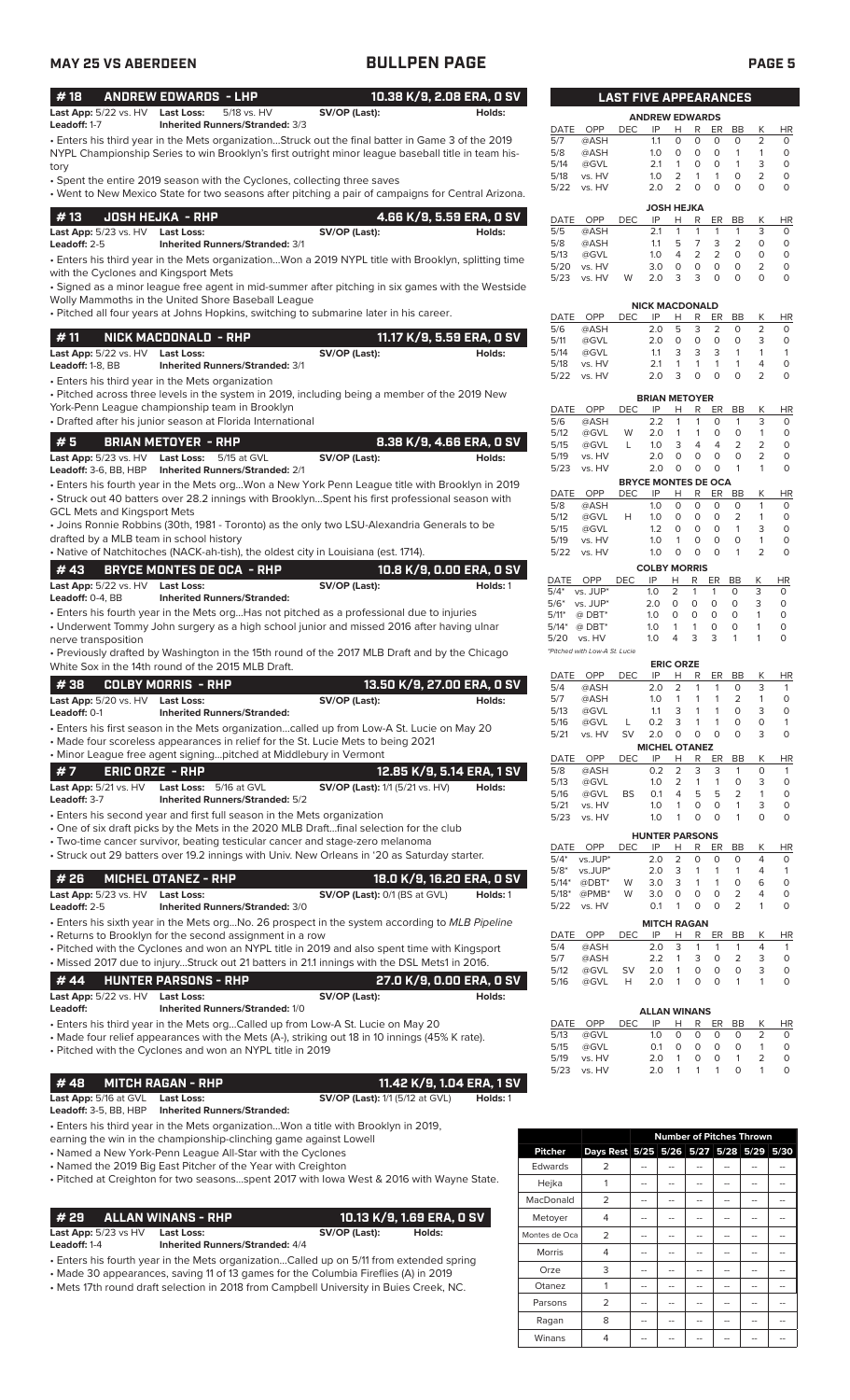**MAY 25 VS ABERDEEN HIGH/LOW & CHARTS PAGE 6**

| INDIVIDUAL PITCHING HIGHS                                                           |
|-------------------------------------------------------------------------------------|
|                                                                                     |
|                                                                                     |
| Most Home Runs Allowed, Game  2 (4x, last: Jaison Vilera, 5/15 at Greenville)       |
|                                                                                     |
| Most Strikeouts, Game, Reliever4 (3x, last: Nick MacDonald, 5/18 vs. Hudson Valley) |
|                                                                                     |
|                                                                                     |
|                                                                                     |
|                                                                                     |
| Most Innings Pitched, Reliever  3.0 (Josh Hejka, 5/20 vs. Hudson Valley)            |
|                                                                                     |
| Most Consecutive Scoreless Inn., Reliever 8.2 (Mitch Ragan 5/4-present)             |

| TEAM PITCHING HIGHS                                                       |  |
|---------------------------------------------------------------------------|--|
|                                                                           |  |
|                                                                           |  |
|                                                                           |  |
|                                                                           |  |
|                                                                           |  |
|                                                                           |  |
|                                                                           |  |
|                                                                           |  |
|                                                                           |  |
|                                                                           |  |
|                                                                           |  |
|                                                                           |  |
| Most Walks Allowed, Extra Innings 2 (5/23 vs. Hudson Valley - 12 innings) |  |
|                                                                           |  |
|                                                                           |  |
| Most Pitchers Used, Extra Innings 5 (5/23 vs. Hudson Valley - 12 innings) |  |
|                                                                           |  |

|                          |                                      |                           | <b>TEAM MISCELLANEOUS</b>                                                        |  |  |  |  |
|--------------------------|--------------------------------------|---------------------------|----------------------------------------------------------------------------------|--|--|--|--|
|                          |                                      |                           |                                                                                  |  |  |  |  |
|                          |                                      |                           | Longest Game, Time, Extra-Inning Game 3:24 (5/23 vs. Hudson Valley - 12 innings) |  |  |  |  |
|                          |                                      |                           | Shortest Game, Time, Nine-Inning Game  2:20 (5/18 vs. Hudson Valley)             |  |  |  |  |
|                          |                                      |                           |                                                                                  |  |  |  |  |
|                          |                                      |                           |                                                                                  |  |  |  |  |
|                          |                                      |                           |                                                                                  |  |  |  |  |
|                          |                                      |                           |                                                                                  |  |  |  |  |
|                          |                                      |                           |                                                                                  |  |  |  |  |
|                          |                                      |                           |                                                                                  |  |  |  |  |
|                          |                                      |                           |                                                                                  |  |  |  |  |
|                          |                                      |                           |                                                                                  |  |  |  |  |
|                          |                                      |                           |                                                                                  |  |  |  |  |
|                          |                                      |                           |                                                                                  |  |  |  |  |
| <b>NAME</b>              | OUTFIELD ASSISTS [6]<br><b>TOTAL</b> | (LAST)                    | RECORD BREAKDOWN                                                                 |  |  |  |  |
|                          |                                      |                           |                                                                                  |  |  |  |  |
| Duplantis<br>Molina      | 4<br>1                               | 5/13 at GVL               |                                                                                  |  |  |  |  |
| Winaker                  | 1                                    | 5/21 vs. HV<br>5/6 at ASH |                                                                                  |  |  |  |  |
|                          |                                      |                           |                                                                                  |  |  |  |  |
|                          |                                      |                           |                                                                                  |  |  |  |  |
|                          |                                      |                           |                                                                                  |  |  |  |  |
|                          |                                      |                           |                                                                                  |  |  |  |  |
|                          |                                      |                           |                                                                                  |  |  |  |  |
|                          |                                      |                           |                                                                                  |  |  |  |  |
|                          |                                      |                           |                                                                                  |  |  |  |  |
|                          | UNIFORM RECORDS                      |                           |                                                                                  |  |  |  |  |
| <b>Home White</b>        |                                      | $0 - 0$                   |                                                                                  |  |  |  |  |
|                          |                                      |                           |                                                                                  |  |  |  |  |
| <b>Road Gray</b>         |                                      | $4 - 7$                   |                                                                                  |  |  |  |  |
|                          |                                      |                           |                                                                                  |  |  |  |  |
| <b>Championship Gold</b> |                                      | $3-3$                     |                                                                                  |  |  |  |  |
|                          |                                      |                           |                                                                                  |  |  |  |  |
|                          |                                      |                           |                                                                                  |  |  |  |  |
|                          |                                      |                           |                                                                                  |  |  |  |  |
|                          |                                      |                           | Do Not Allow a Home Run 4-2                                                      |  |  |  |  |
|                          |                                      |                           | Hit More Home Runs  3-1                                                          |  |  |  |  |
|                          |                                      |                           | Opponent Hits More HRs1-6                                                        |  |  |  |  |
|                          |                                      |                           |                                                                                  |  |  |  |  |
|                          |                                      |                           |                                                                                  |  |  |  |  |
|                          |                                      |                           |                                                                                  |  |  |  |  |
|                          |                                      |                           |                                                                                  |  |  |  |  |
|                          |                                      |                           |                                                                                  |  |  |  |  |
|                          |                                      |                           |                                                                                  |  |  |  |  |
|                          |                                      |                           |                                                                                  |  |  |  |  |
|                          |                                      |                           |                                                                                  |  |  |  |  |
|                          |                                      |                           | Opponent Scores First3-5                                                         |  |  |  |  |
|                          |                                      |                           |                                                                                  |  |  |  |  |
|                          |                                      |                           |                                                                                  |  |  |  |  |
|                          |                                      |                           |                                                                                  |  |  |  |  |
|                          |                                      |                           |                                                                                  |  |  |  |  |
|                          |                                      |                           |                                                                                  |  |  |  |  |
|                          |                                      |                           |                                                                                  |  |  |  |  |
|                          |                                      |                           |                                                                                  |  |  |  |  |
|                          |                                      |                           | Last Game of Series  2-1                                                         |  |  |  |  |
|                          |                                      |                           |                                                                                  |  |  |  |  |
|                          |                                      |                           |                                                                                  |  |  |  |  |
|                          |                                      |                           |                                                                                  |  |  |  |  |
|                          | <b>EJECTIONS</b>                     |                           |                                                                                  |  |  |  |  |

**Name Umpire** 

|   |      | Last Game of Series  2-1 |  |
|---|------|--------------------------|--|
|   |      |                          |  |
|   |      |                          |  |
|   |      |                          |  |
| S |      |                          |  |
|   | Date |                          |  |
|   |      |                          |  |
|   |      |                          |  |
|   |      |                          |  |
|   |      |                          |  |

Most Runs, Game ..................................................... 4 (Antoine Duplantis, 5/16 at Greenville) Most Hits, Game.. ...........................................4 (2x, last: Brett Baty, 5/19 vs. Hudson Valley) Most RBI, Game ..............................................4 (3x, last Brett Baty, 5/20 vs. Hudson Valley) Most Doubles, Game................................................. 2 (5x last: Luke Ritter, 5/11 at Asheville) Most Triples, Game..................................... 1 (3x, last: Joe Genord, 5/19 vs. Hudson Valley) Most Home Runs, Game......1 (18 players, last: Hayden Senger, 5/23 vs. Hudson Valley) Home Runs, Consecutive Games .........................Three games (Ronny Mauricio, 5/7-5/11) Grand Slams ......................................................................................................................................... Pinch-Hit Home Runs... Leadoff Home Runs....<br>Walk-off Home Runs... Walk-off Home Runs...........................................1 (Hayden Senger, 5/23 vs. Hudson Valley) Most Walks, Game ......................................................................3 (Brett Baty, 5/5 at Asheville) Most Strikeouts, Game......................................4 (3x, Joe Genord, 5/22 vs. Hudson Valley) Most Total Bases, Game..................................................9 (Ronny Mauricio, 5/7 at Asheville) Most Extra-Base Hits, Game...........................................3 (Ronny Mauricio, 5/7 at Asheville) Most Stolen Bases, Game ................ 1 (8x, last: Ronny Mauricio, 5/23 vs. Hudson Valley) Most Runs, Game ........................................................................................... 16 (5/8 at Asheville) Fewest Runs, Game.....................................................................1 (3x, 5/20 vs. Hudson Valley) Most Runs, Inning....................................................................... 6 (7th, 5/19 vs. Hudson Valley) Most Hits, Game ............................................................................................. 15 (5/8 at Asheville) .3 (5/20 vs. Hudson Valley) Most Doubles, Game...................................................................5 (2x, 5/19 vs. Hudson Valley) Most Triples, Game.......................................................................1 (3x, 5/19 vs. Hudson Valley) Most Home Runs, Game..... Grand Slams, Game. Home Runs, Consecutive Games .................................................................6 games (5/4-5/11) ...........1 (18x, last: 12th, 5/23 vs. Hudson Valley) Back-to-Back Home Runs ................................................................................................................. Most Extra-Base Hits, Game. Most Walks, Nine-Inning Game ....................................................................9 (5/8 at Asheville) Most Walks, Extra Innings .........................................3 (5/23 vs. Hudson Valley - 12 innings) Most Strikeouts, Nine-Inning Game......<br>Most Strikeouts, Extra Innings ............... Most Strikeouts, Extra Innings ................................15 (5/23 vs. Hudson Valley - 12 innings) Most Stolen Bases, Game.......................................................................... 3 (5/12 at Greenville) LOB, Nine Innings ...... LOB, Extra Innings.......................................................6 (5/23 vs. Hudson Valley - 12 innings) **TEAM BATTING HIGHS**

Longest Hitting Streak ................................................................12 (Ronny Mauricio, 5/4-5/20)

**INDIVIDUAL BATTING HIGHS**

### **FIELDING**

**C-** Senger (9), Uriarte (5), Mena (3)<br> **C-** Senger (9), Uriarte (5), Mena (3)

Most Errors, Team, Game...............................................................................6 (5/7 at Asheville) Most Errors, Individual, Game............................. 2 (Baty, Mauricio, Tiberi, 5/7 at Asheville) Most Double Plays Turned, Nine-Inning Game.......................... 3 (5/19 vs. Hudson Valley) Consecutive Errorless Games, Team...

**STARTERS BY POSITION**

**2B-** Ritter (11), Walters (4), Tiberi (1), Struble (1) **3B-** Baty (11), Tiberi (6) **SS-** Mauricio (12), Walters (3), Bohanek (2) **LF-** Duplantis (13), Tiberi (3), Winaker (1) **CF-** Mangum (8), Molina (3), Hernandez (3), Ota (2), Duplantis (1) **RF-** Molina (6), Winaker (4), Hernandez (4), Struble (1), Ota (1), Ashford (1)

**DH-** Baty (3), Tiberi (2), Mauricio (2), Hernandez (2), Senger (2), Mena (2), Ritter (1), Bohanek (1), Mangum (1), Genord (1)

**STARTERS BY BATTING ORDER**

**1st -** Duplantis (14), Mangum (2), Struble (1)

Most Double Plays Hit into, Game........

**1B-** Genord (13), Winaker (2), Bohanek (1), Ritter (1)

**2nd -** Mangum (5), Bohanek (4), Winaker (4), Mauricio (1), Tiberi (1), Walters (1), Ashford (1)

**3rd -** Mauricio (13), Baty (4)

**4th-** Baty (10), Ritter (6), Genord (1)

**5th-** Ritter (7), Senger (4), Genord (3), Ota (2), Hernandez (1)

**6th-** Genord (6), Senger (3), Winaker (2), Hernandez (2), Ota (1), Tiberi (1), Mena (1), Uriarte (1)

**7th-** Genord (4), Tiberi (4), Senger (3), Uriarte (2), Walters (1), Winaker (1), Mena (1), Hernandez (1)

**8th-** Tiberi (6), Hernandez (3), Walters (3), Mena (3), Senger (1), Uriarte (1)

**9th-** Molina (9), Mangum (2), Hernandez (2), Walters (2), Uriarte (1), Struble (1)

|             | <b>CATCHERS STEALING</b> |     |            |      | <b>MULTI-RUN INNINGS</b> |                   |
|-------------|--------------------------|-----|------------|------|--------------------------|-------------------|
| <b>Name</b> | CS                       | АТТ | <b>PCT</b> | Runs | Times                    | Last              |
| Mena        |                          | O   | 0%         | 6    |                          | 7th, 5/20 vs. HV  |
| Senger      |                          | 10  | 20%        | 5    |                          | 6th, 5/20 vs. HV  |
| Uriarte     |                          | 8   | 50%        | 3    |                          | 12th, 5/23 vs. HV |
| Team        |                          | 18  | 33%        |      | 16                       | 6th, 5/23 vs. HV  |

|                  |                                                     |   |    | 4  | Б. | R               | 57 B      |                 | - 91 | 10+ TOTALS |
|------------------|-----------------------------------------------------|---|----|----|----|-----------------|-----------|-----------------|------|------------|
| <b>OPPONENTS</b> | 13    4    10    20    10    7    8    22    2    3 |   |    |    |    |                 |           |                 |      | 99         |
| <b>BKLYN</b>     | 11                                                  | 6 | 10 | 11 |    | 12 <sup>2</sup> | $12 \mid$ | 13 <sup>1</sup> | 6    |            |

### **MISC. WINS**

Come from Behind Wins ... 2 (5/21 vs. HV) Wins in Last At-Bat... Walk-off Wins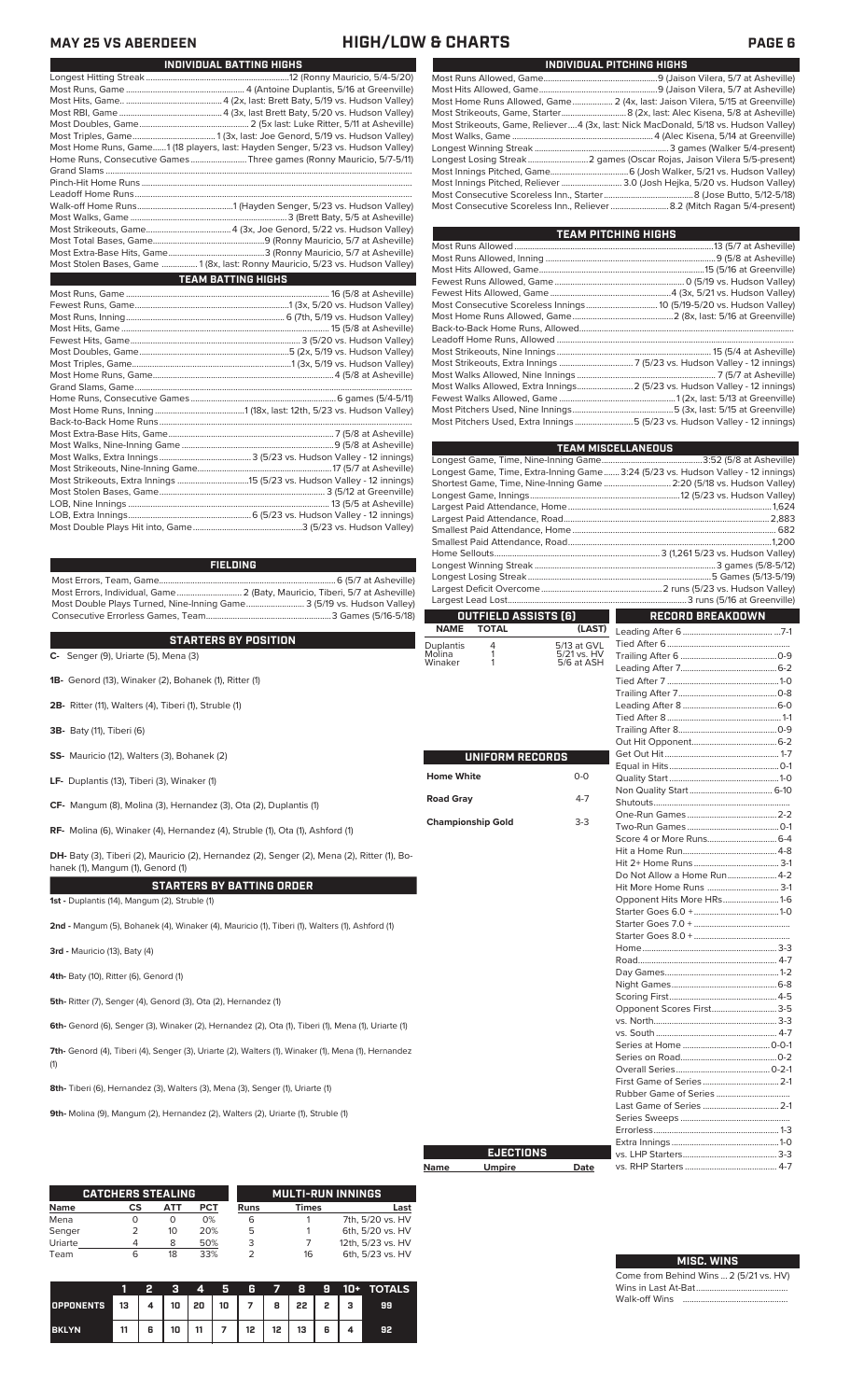7/10 59 at Hudson Valley 6:05 p.m. 7/11 60 at Hudson Valley 4:35 p.m.

## **MAY 25 VS ABERDEEN GAME BY GAME RESULTS PAGE 7**

|              | <b>GAME-BY-GAME RESULTS</b> |                                              |                        |                 |               |                   |                  |                                                                 |                                           |                 |              |                   |
|--------------|-----------------------------|----------------------------------------------|------------------------|-----------------|---------------|-------------------|------------------|-----------------------------------------------------------------|-------------------------------------------|-----------------|--------------|-------------------|
| <b>DATE</b>  | GM#                         | <b>OPPONENT</b>                              | W-L/TIME SCORE         |                 | <b>RECORD</b> | POSITION          | GA/GB            | <b>WINNING PITCHER</b>                                          | <b>LOSING PITCHER</b>                     | <b>SAVE</b>     | <b>TIME</b>  | <b>ATTENDANCE</b> |
| 5/4          | $\mathbf{1}$                | at Asheville                                 | W                      | $8 - 2$         | $1-0$         | T <sub>1st</sub>  | $+1$             | Josh Walker (1-0)                                               | Blair Henley (0-1)                        |                 | 3:16         | 1,200             |
| 5/5          | $\overline{2}$              | at Asheville                                 | L                      | $6-1$           | $1 - 1$       | T <sub>2</sub> nd | $-1$             | Chandler Casey (1-0)                                            | Jose Butto (1-0)                          |                 | 3:26         | 1,200             |
| 5/6          | 3                           | at Asheville                                 | L                      | $11 - 4$        | $1 - 2$       | T3rd              | $-2$             | Matt Ruppenthal (1-0)                                           | Oscar Rojas (0-1)                         |                 | 3:10         | 1,200             |
| 5/7          | 4                           | at Asheville                                 | L                      | $13 - 7$        | $1 - 3$       | T3rd              | $-3$             | R.J. Freure (1-0)                                               | Jaison Vilera (0-1)                       |                 | 3:44         | 1,200             |
| 5/8<br>5/9   | 5<br>6                      | at Asheville<br>at Asheville                 | W                      | $16-12$         | $2 - 3$       | T3rd              | $-3$             | Alec Kisena (1-0)<br>Cancelled due to non-COVID-related illness | Juan Pablo Lopez (1-0)                    |                 | 3:52         | 1,200             |
| $5/10$       |                             | OFF DAY                                      |                        |                 |               |                   |                  |                                                                 |                                           |                 |              |                   |
| 5/11         | $\overline{7}$              | at Greenville                                | W                      | $6-1$           | $3-3$         | 2nd               | $-2.5$           | Josh Walker (2-0)                                               | Jay Groome (0-2)                          |                 | 3:00         | 1,995             |
| 5/12         | 8                           | at Greenville                                | W                      | $3 - 2$         | $4 - 3$       | 2nd               | $-1.5$           | Brian Metoyer (1-0)                                             | Yusniel Padron-Artilles (0-2)             | Mitch Ragan (1) | 3:14         | 1,819             |
| 5/13         | 9                           | at Greenville                                | L                      | $8 - 2$         | $4 - 4$       | 2nd               | $-2.5$           | Chris Murphy (1-1)                                              | Oscar Rojas (0-2)                         |                 | 3:21         | 2,485             |
| 5/14         | 10                          | at Greenville                                | L                      | $5-1$           | $4 - 5$       | 4th               | $-2.5$           | Brayan Bello (2-0)                                              | Alec Kisena (1-1)                         |                 | 2:54         | 2,732             |
| 5/15         | 11                          | at Greenville                                | L                      | $8 - 4$         | $4 - 6$       | 4th               | $-3.5$           | Yorvin Pantoja (1-0)                                            | Brian Metoyer (1-1)                       |                 | 2:52         | 2,883             |
| 5/16         | 12                          | at Greenville                                | L                      | $10-9$          | $4 - 7$       | 4th               | $-3.5$           | Jake Wallace (1-0)                                              | Eric Orze (0-1)                           |                 | 3:09         | 2,818             |
| 5/17         |                             | OFF DAY                                      |                        |                 |               |                   |                  |                                                                 |                                           |                 |              |                   |
| 5/18<br>5/19 | 13<br>14                    | <b>Hudson Valley</b><br><b>Hudson Valley</b> | L<br>W                 | $4-3$<br>$14-0$ | 4-8<br>$5-8$  | 5th<br>5th        | $-4.5$<br>$-3.5$ | Zach Greene (1-1)<br>Allan Winans (1-0)                         | Andrew Edwards (0-1)<br>Jhony Brito (0-1) |                 | 2:29<br>3:01 | 1,315<br>810      |
| 5/20         | 15                          | <b>Hudson Valley</b>                         | L                      | $6-1$           | $5-9$         | 5th               | $-3.5$           | Luis Medina (2-0)                                               | Jaison Vilera (0-2)                       |                 | 2:42         | 682               |
| 5/21         | 16                          | <b>Hudson Valley</b>                         | W                      | $4-1$           | $6-9$         | 5th               | $-3.5$           | Josh Walker (3-0)                                               | Josh Maciejewski (2-1)                    | Eric Orze (1)   | 2:33         | 998               |
| 5/22         | 17                          | <b>Hudson Valley</b>                         | г                      | $5-3$           | $6-10$        | 5th               | $-4.5$           | Ken Waldichuk (1-0)                                             | Cam Opp (0-1)                             |                 | 3:14         | 1,624             |
| 5/23         | 18                          | <b>Hudson Valley</b>                         | W                      | $6-5(12)$       | $7-10$        | 5th               | $-3.5$           | Josh Hejka (1-0)                                                | Zach Greene (1-2)                         |                 | 3:24         | 1,261             |
| 5/24         |                             | OFF DAY                                      |                        |                 |               |                   |                  |                                                                 |                                           |                 |              |                   |
| 5/25         | 19                          | Aberdeen                                     | 6:30 p.m.              |                 |               |                   |                  |                                                                 |                                           |                 |              |                   |
| 5/26         | 20                          | Aberdeen                                     | 6:30 p.m.              |                 |               |                   |                  |                                                                 |                                           |                 |              |                   |
| 5/27<br>5/28 | 21<br>22                    | Aberdeen<br>Aberdeen                         | 6:30 p.m.<br>7:00 p.m. |                 |               |                   |                  |                                                                 |                                           |                 |              |                   |
| 5/29         | 23                          | Aberdeen                                     | 4:00 p.m.              |                 |               |                   |                  |                                                                 |                                           |                 |              |                   |
| 5/30         | 24                          | Aberdeen                                     | 1:00 p.m.              |                 |               |                   |                  |                                                                 |                                           |                 |              |                   |
| 5/31         |                             | OFF DAY                                      |                        |                 |               |                   |                  |                                                                 |                                           |                 |              |                   |
|              |                             |                                              |                        |                 |               |                   |                  | MAY [7-10]                                                      |                                           |                 |              |                   |
| 6/1          | 25                          | at Jersey Shore                              | 7:05 p.m.              |                 |               |                   |                  |                                                                 |                                           |                 |              |                   |
| 6/2          | 26                          | at Jersey Shore                              | 7:05 p.m.              |                 |               |                   |                  |                                                                 |                                           |                 |              |                   |
| 6/3<br>6/4   | 27<br>28                    | at Jersey Shore<br>at Jersey Shore           | 7:05 p.m.<br>7:05 p.m. |                 |               |                   |                  |                                                                 |                                           |                 |              |                   |
| 6/5          | 29                          | at Jersey Shore                              | 7:05 p.m.              |                 |               |                   |                  |                                                                 |                                           |                 |              |                   |
| 6/6          | 30                          | at Jersey Shore                              | 1:05 p.m.              |                 |               |                   |                  |                                                                 |                                           |                 |              |                   |
| 6/7          |                             | OFF DAY                                      |                        |                 |               |                   |                  |                                                                 |                                           |                 |              |                   |
| 6/8          | 31                          | <b>Hudson Valley</b>                         | 6:30 p.m.              |                 |               |                   |                  |                                                                 |                                           |                 |              |                   |
| 6/9          | 32                          | <b>Hudson Valley</b>                         | 6:30 p.m.              |                 |               |                   |                  |                                                                 |                                           |                 |              |                   |
| 6/10         | 33                          | <b>Hudson Valley</b>                         | 6:30 p.m.              |                 |               |                   |                  |                                                                 |                                           |                 |              |                   |
| 6/11<br>6/12 | 34<br>35                    | <b>Hudson Valley</b><br><b>Hudson Valley</b> | 7:00 p.m.<br>4:00 p.m. |                 |               |                   |                  |                                                                 |                                           |                 |              |                   |
| 6/13         | 36                          | <b>Hudson Valley</b>                         | 1:00 p.m.              |                 |               |                   |                  |                                                                 |                                           |                 |              |                   |
| 6/14         |                             | OFF DAY                                      |                        |                 |               |                   |                  |                                                                 |                                           |                 |              |                   |
| 6/15         | 37                          | at Wilmington                                | 7:05 p.m.              |                 |               |                   |                  |                                                                 |                                           |                 |              |                   |
| 6/16         | 38                          | at Wilmington                                | 7:05 p.m.              |                 |               |                   |                  |                                                                 |                                           |                 |              |                   |
| 6/17         | 39                          | at Wilmington                                | 7:05 p.m.              |                 |               |                   |                  |                                                                 |                                           |                 |              |                   |
| 6/18         | 40                          | at Wilmington                                | 7:05 p.m.              |                 |               |                   |                  |                                                                 |                                           |                 |              |                   |
| 6/19<br>6/20 | 41<br>42                    | at Wilmington<br>at Wilmington               | 6:05 p.m.<br>1:05 p.m. |                 |               |                   |                  |                                                                 |                                           |                 |              |                   |
| 6/21         |                             | OFF DAY                                      |                        |                 |               |                   |                  |                                                                 |                                           |                 |              |                   |
| 6/22         | 43                          | <b>Jersey Shore</b>                          | 6:30 p.m.              |                 |               |                   |                  |                                                                 |                                           |                 |              |                   |
| 6/23         | 44                          | <b>Jersey Shore</b>                          | 6:30 p.m.              |                 |               |                   |                  |                                                                 |                                           |                 |              |                   |
| 6/24         | 45                          | <b>Jersey Shore</b>                          | 6:30 p.m.              |                 |               |                   |                  |                                                                 |                                           |                 |              |                   |
| 6/25         | 46                          | <b>Jersey Shore</b>                          | 7:00 p.m.              |                 |               |                   |                  |                                                                 |                                           |                 |              |                   |
| 6/26         | 47                          | <b>Jersey Shore</b>                          | 6:00 p.m.              |                 |               |                   |                  |                                                                 |                                           |                 |              |                   |
| 6/27         | 48                          | <b>Jersey Shore</b>                          | 4:00 p.m.              |                 |               |                   |                  |                                                                 |                                           |                 |              |                   |
| 6/28<br>6/29 | 49                          | OFF DAY<br>at Aberdeen                       | 7:05 p.m.              |                 |               |                   |                  |                                                                 |                                           |                 |              |                   |
| 6/30         | 50                          | at Aberdeen                                  | 7:05 p.m.              |                 |               |                   |                  |                                                                 |                                           |                 |              |                   |
|              |                             |                                              |                        |                 |               |                   |                  | <b>JUNE (0-0)</b>                                               |                                           |                 |              |                   |
| 7/1          | 51                          | at Aberdeen                                  | 7:05 p.m.              |                 |               |                   |                  |                                                                 |                                           |                 |              |                   |
| 7/2          | 52                          | at Aberdeen                                  | 7:05 p.m.              |                 |               |                   |                  |                                                                 |                                           |                 |              |                   |
| 7/3          | 53                          | at Aberdeen                                  | 6:05 pm.               |                 |               |                   |                  |                                                                 |                                           |                 |              |                   |
| 7/4          | 54                          | at Aberdeen                                  | 2:05 p.m.              |                 |               |                   |                  |                                                                 |                                           |                 |              |                   |
| 7/5<br>7/6   | 55                          | OFF DAY<br>at Hudson Valley                  | 7:05 p.m.              |                 |               |                   |                  |                                                                 |                                           |                 |              |                   |
| 7/7          | 56                          | at Hudson Valley                             | 7:05 p.m.              |                 |               |                   |                  |                                                                 |                                           |                 |              |                   |
| 7/8          | 57                          | at Hudson Valley                             | 7:05 p.m.              |                 |               |                   |                  |                                                                 |                                           |                 |              |                   |
| 7/9          | 58                          | at Hudson Valley 7:05 p.m.                   |                        |                 |               |                   |                  |                                                                 |                                           |                 |              |                   |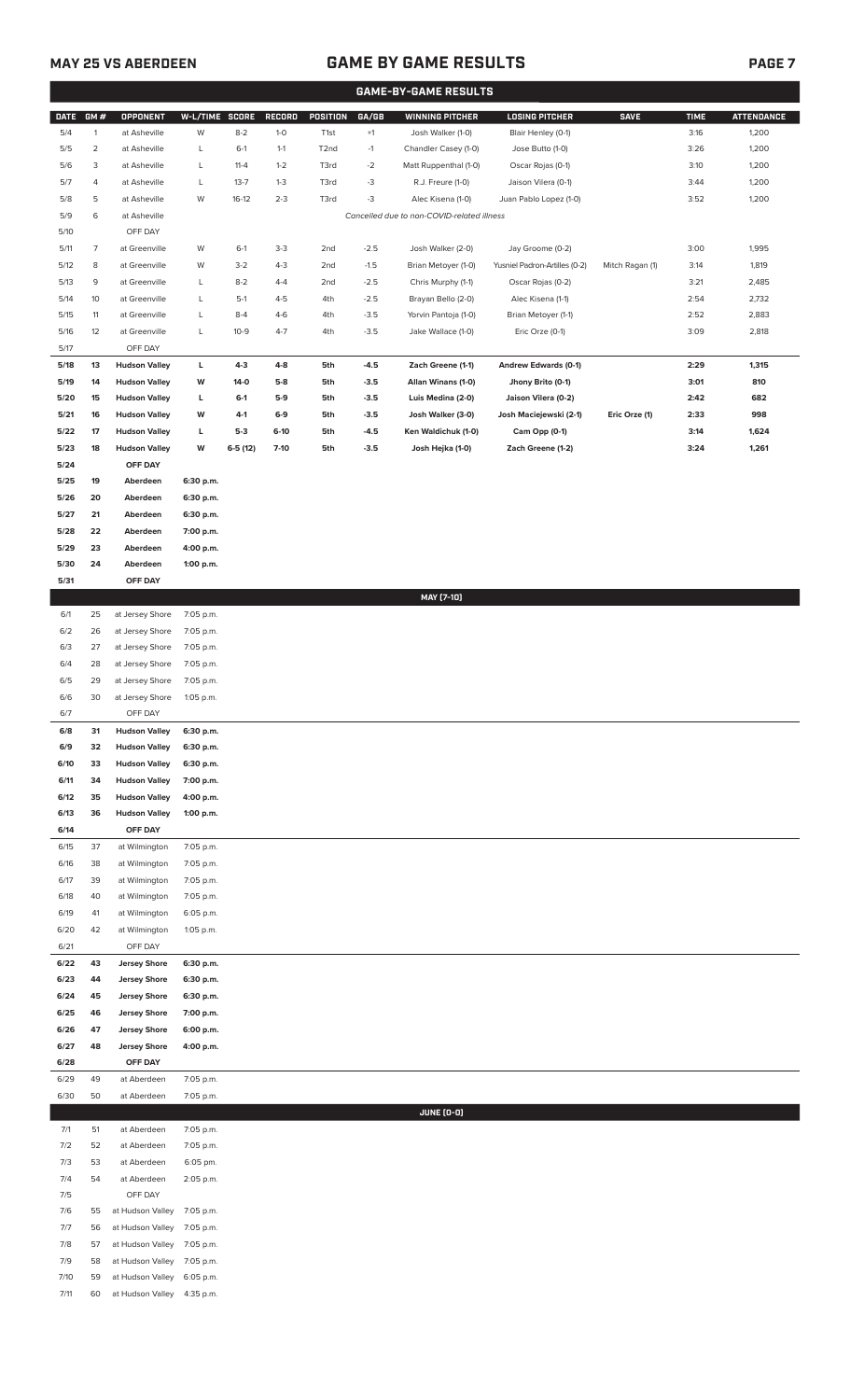## **MAY 25 VS ABERDEEN GAME-BY-GAME PAGE 8**

| <b>DATE</b> | GM# | <b>OPPONENT</b>            | W-L/TIME SCORE | GA/GB<br>RECORD<br>POSITION | <b>WINNING PITCHER</b> | <b>LOSING PITCHER</b> | <b>SAVE</b> | <b>TIME</b> | <b>ATTENDANCE</b> |
|-------------|-----|----------------------------|----------------|-----------------------------|------------------------|-----------------------|-------------|-------------|-------------------|
| 7/12        |     | OFF DAY                    |                |                             |                        |                       |             |             |                   |
| 7/13        | 61  | <b>Jersey Shore</b>        | 6:30 p.m.      |                             |                        |                       |             |             |                   |
| 7/14        | 62  | <b>Jersey Shore</b>        | 6:30 p.m.      |                             |                        |                       |             |             |                   |
| 7/15        | 63  | <b>Jersey Shore</b>        | 6:30 p.m.      |                             |                        |                       |             |             |                   |
| 7/16        | 64  | <b>Jersey Shore</b>        | 7:00 p.m.      |                             |                        |                       |             |             |                   |
|             |     |                            |                |                             |                        |                       |             |             |                   |
| 7/17        | 65  | <b>Jersey Shore</b>        | 6:00 p.m.      |                             |                        |                       |             |             |                   |
| 7/18        | 66  | <b>Jersey Shore</b>        | 4:00 p.m.      |                             |                        |                       |             |             |                   |
| 7/19        |     | OFF DAY                    |                |                             |                        |                       |             |             |                   |
| 7/20        | 67  | Wilmington                 | 6:30 p.m.      |                             |                        |                       |             |             |                   |
| 7/21        | 68  | Wilmington                 | 6:30 p.m.      |                             |                        |                       |             |             |                   |
| 7/22        | 69  | Wilmington                 | 6:30 p.m.      |                             |                        |                       |             |             |                   |
| 7/23        | 70  | Wilmington                 | 7:00 p.m.      |                             |                        |                       |             |             |                   |
|             |     |                            |                |                             |                        |                       |             |             |                   |
| 7/24        | 71  | Wilmington                 | 6:00 p.m.      |                             |                        |                       |             |             |                   |
| 7/25        | 72  | Wilmington                 | 4:00 p.m.      |                             |                        |                       |             |             |                   |
| 7/26        |     | OFF DAY                    |                |                             |                        |                       |             |             |                   |
| 7/27        | 73  | at Jersey Shore            | 7:05 p.m.      |                             |                        |                       |             |             |                   |
| 7/28        | 74  | at Jersey Shore            | 7:05 p.m.      |                             |                        |                       |             |             |                   |
| 7/29        | 75  | at Jersey Shore            | 7:05 p.m.      |                             |                        |                       |             |             |                   |
| 7/30        | 76  | at Jersey Shore            |                |                             |                        |                       |             |             |                   |
|             |     |                            | 7:05 p.m.      |                             |                        |                       |             |             |                   |
| 7/31        | 77  | at Jersey Shore            | 7:05 p.m.      |                             |                        |                       |             |             |                   |
|             |     |                            |                |                             | JULY (0-0)             |                       |             |             |                   |
| 8/1         | 78  | at Jersey Shore            | 1:05 p.m.      |                             |                        |                       |             |             |                   |
| 8/2         |     | OFF DAY                    |                |                             |                        |                       |             |             |                   |
| 8/3         | 79  | <b>Hudson Valley</b>       | 6:30 p.m.      |                             |                        |                       |             |             |                   |
| 8/4         | 80  | <b>Hudson Valley</b>       | 6:30 p.m.      |                             |                        |                       |             |             |                   |
| 8/5         | 81  | <b>Hudson Valley</b>       | 6:30 p.m.      |                             |                        |                       |             |             |                   |
|             |     |                            |                |                             |                        |                       |             |             |                   |
| 8/6         | 82  | <b>Hudson Valley</b>       | 7:00 p.m.      |                             |                        |                       |             |             |                   |
| 8/7         | 83  | <b>Hudson Valley</b>       | 6:00 p.m.      |                             |                        |                       |             |             |                   |
| 8/8         | 84  | <b>Hudson Valley</b>       | 4:00 p.m.      |                             |                        |                       |             |             |                   |
| 8/9         |     | OFF DAY                    |                |                             |                        |                       |             |             |                   |
| 8/10        | 85  | at Wilmington              | 7:05 p.m.      |                             |                        |                       |             |             |                   |
| 8/11        | 86  | at Wilmington              | 7:05 p.m.      |                             |                        |                       |             |             |                   |
| 8/12        | 87  | at Wilmington              |                |                             |                        |                       |             |             |                   |
|             |     |                            | 7:05 p.m.      |                             |                        |                       |             |             |                   |
| 8/13        | 88  | at Wilmington              | 7:05 p.m.      |                             |                        |                       |             |             |                   |
| 8/14        | 89  | at Wilmington              | 6:05 p.m.      |                             |                        |                       |             |             |                   |
| 8/15        | 90  | at Wilmington              | 1:05 p.m.      |                             |                        |                       |             |             |                   |
| 8/16        |     | OFF DAY                    |                |                             |                        |                       |             |             |                   |
| 8/17        | 91  | at Hudson Valley 7:05 p.m. |                |                             |                        |                       |             |             |                   |
| 8/18        | 92  | at Hudson Valley           | 7:05 p.m.      |                             |                        |                       |             |             |                   |
|             |     |                            |                |                             |                        |                       |             |             |                   |
| 8/19        | 93  | at Hudson Valley           | 7:05 p.m.      |                             |                        |                       |             |             |                   |
| 8/20        | 94  | at Hudson Valley           | 7:05 p.m.      |                             |                        |                       |             |             |                   |
| 8/21        | 95  | at Hudson Valley           | 6:05 p.m.      |                             |                        |                       |             |             |                   |
| 8/22        | 96  | at Hudson Valley           | 4:35 p.m.      |                             |                        |                       |             |             |                   |
| 8/23        |     | OFF DAY                    |                |                             |                        |                       |             |             |                   |
| 8/24        | 97  | Aberdeen                   | 6:30 p.m.      |                             |                        |                       |             |             |                   |
| 8/25        | 98  | Aberdeen                   | 6:30 p.m.      |                             |                        |                       |             |             |                   |
|             |     |                            |                |                             |                        |                       |             |             |                   |
| 8/26        | 99  | Aberdeen                   | 6:30 p.m.      |                             |                        |                       |             |             |                   |
| 8/27        | 100 | Aberdeen                   | 7:00 p.m.      |                             |                        |                       |             |             |                   |
| 8/28        | 101 | Aberdeen                   | 6:00 p.m.      |                             |                        |                       |             |             |                   |
| 8/29        | 102 | Aberdeen                   | 4:00 p.m.      |                             |                        |                       |             |             |                   |
| 8/30        |     | OFF DAY                    |                |                             |                        |                       |             |             |                   |
| 8/31        | 103 | Wilmington                 | 6:30 p.m.      |                             |                        |                       |             |             |                   |
|             |     |                            |                |                             | AUGUST (0-0)           |                       |             |             |                   |
| 9/1         | 104 | Wilmington                 | 6:30 p.m.      |                             |                        |                       |             |             |                   |
|             |     |                            |                |                             |                        |                       |             |             |                   |
| 9/2         | 105 | Wilmington                 | 6:30 p.m.      |                             |                        |                       |             |             |                   |
| 9/3         | 106 | Wilmington                 | 7:00 p.m.      |                             |                        |                       |             |             |                   |
| 9/4         | 107 | Wilmington                 | 6:00 p.m.      |                             |                        |                       |             |             |                   |
| 9/5         | 108 | Wilmington                 | 4:00 p.m.      |                             |                        |                       |             |             |                   |
| 9/6         |     | OFF DAY                    |                |                             |                        |                       |             |             |                   |
| 9/7         | 109 | at Hudson Valley           | 7:05 p.m.      |                             |                        |                       |             |             |                   |
| 9/8         | 110 | at Hudson Valley           | 7:05 p.m.      |                             |                        |                       |             |             |                   |
|             |     |                            |                |                             |                        |                       |             |             |                   |
| 9/9         | 111 | at Hudson Valley           | 7:05 p.m.      |                             |                        |                       |             |             |                   |
| 9/10        | 112 | at Hudson Valley           | 7:05 p.m.      |                             |                        |                       |             |             |                   |
| 9/11        | 113 | at Hudson Valley           | 6:05 p.m.      |                             |                        |                       |             |             |                   |
| 9/12        | 114 | at Hudson Valley           | 4:35 p.m.      |                             |                        |                       |             |             |                   |
| 9/13        |     | OFF DAY                    |                |                             |                        |                       |             |             |                   |
| 9/14        | 115 | <b>Jersey Shore</b>        | 6:30 p.m.      |                             |                        |                       |             |             |                   |
| 9/15        | 116 | <b>Jersey Shore</b>        | 6:30 p.m.      |                             |                        |                       |             |             |                   |
|             |     |                            |                |                             |                        |                       |             |             |                   |
| 9/16        | 117 | <b>Jersey Shore</b>        | 6:30 p.m.      |                             |                        |                       |             |             |                   |
| 9/17        | 118 | <b>Jersey Shore</b>        | 7:00 p.m.      |                             |                        |                       |             |             |                   |
| 9/18        | 119 | <b>Jersey Shore</b>        | 4:00 p.m.      |                             |                        |                       |             |             |                   |
| 9/19        | 120 | <b>Jersey Shore</b>        | 1:00 p.m.      |                             |                        |                       |             |             |                   |

**SEPTEMBER (0-0)**